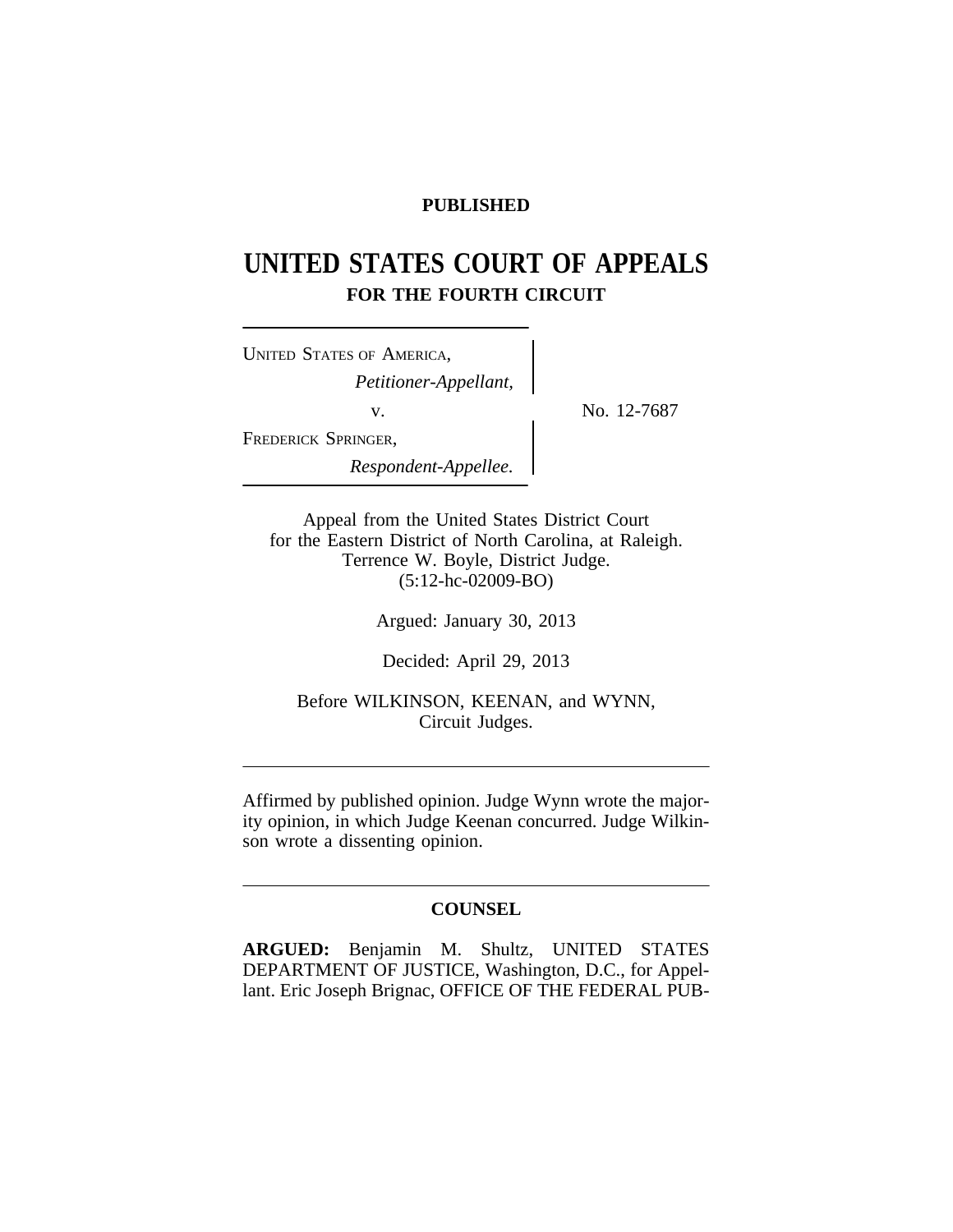LIC DEFENDER, Raleigh, North Carolina, for Appellee. **ON BRIEF:** Stuart F. Delery, Acting Assistant Attorney General, Mark B. Stern, UNITED STATES DEPARTMENT OF JUS-TICE, Washington, D.C.; Thomas G. Walker, United States Attorney, Raleigh, North Carolina, for Appellant. Thomas P. McNamara, Federal Public Defender, G. Alan DuBois, Assistant Federal Public Defender, OFFICE OF THE FEDERAL PUBLIC DEFENDER, Raleigh, North Carolina, for Appellee.

## **OPINION**

WYNN, Circuit Judge:

This case involves the government's efforts to civilly commit Frederick Springer under the Adam Walsh Child Protection and Safety Act of 2006, No. 109-248, 120 Stat. 587 (the "Walsh Act"). The U.S. District Court for the Eastern District of North Carolina found Springer ineligible for civil commitment because the government failed to prove that Springer suffered from a serious mental illness under the Walsh Act and, even assuming Springer suffered from a qualifying mental illness, that Springer would have the requisite serious difficulty refraining from sexual misconduct. Because the district court did not clearly err in concluding that Springer did not have a serious mental illness, we affirm.

We further note that because we hold that the district court did not clearly err in concluding that Springer did not have a *serious mental illness*, we need not, and thus do not, address the district court's findings with regard to whether Springer lacks *volitional control*, which our good colleague in dissent relies upon to address policy implications that do not arise from our holding today. *See United States v. Hall*, 664 F.3d 456, 463 (4th Cir. 2012) (holding that if the government fails to meet its burden to demonstrate any of three statutory criteria for sexual dangerousness, an individual may not be committed under the Walsh Act).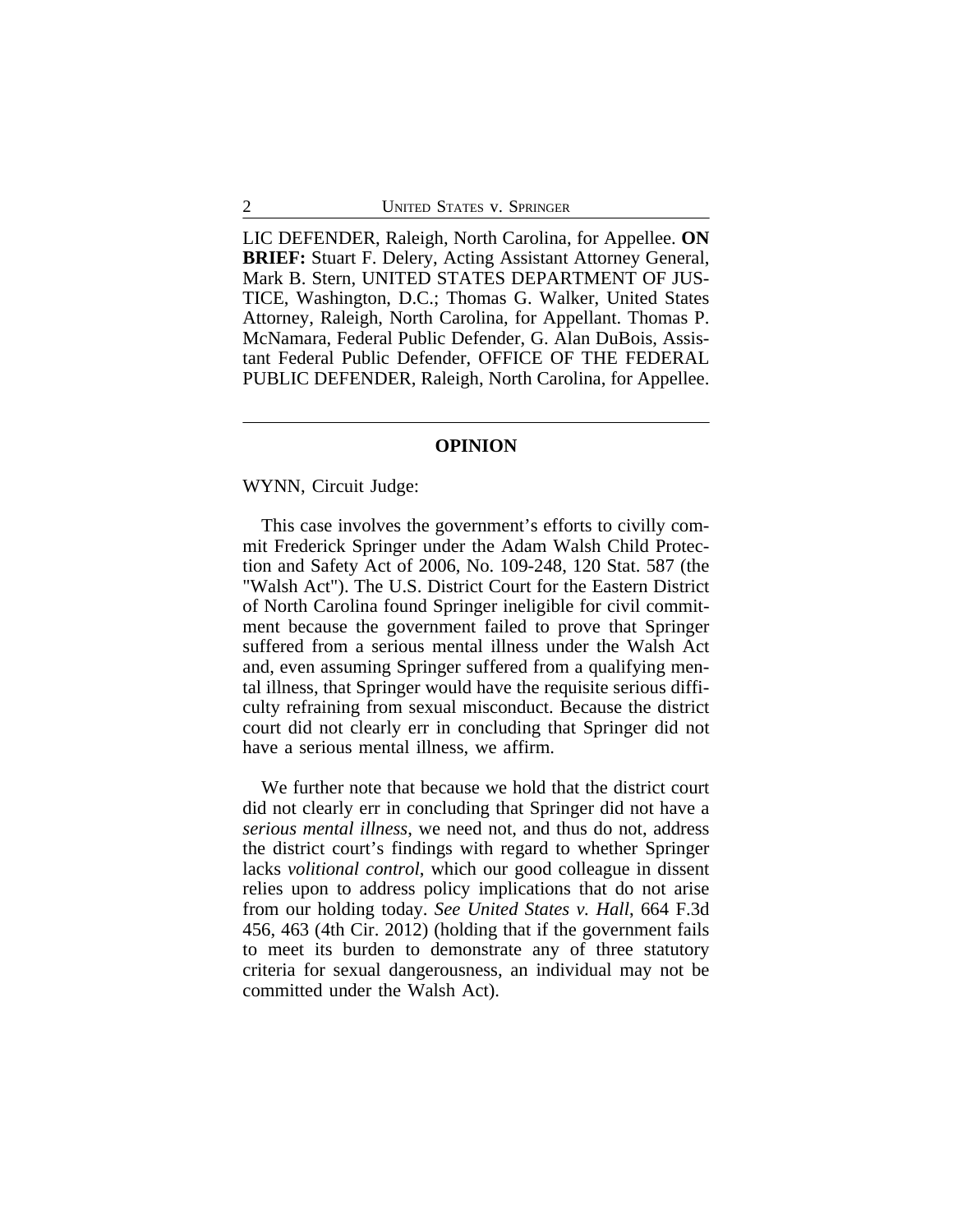Moreover, Springer presently remains incarcerated because the government certified him for a second time. Thus, it is without foundation that our good colleague in dissent states that "[a] bit of caution now may spare a child a painful future." *Post*, at 26. Indeed, that unsupported remark reflects no consideration of the fact that regardless of our holding today, Springer will remain incarcerated until his current prison term expires and the district court rules on the government's second effort to civilly commit him.

# I.

#### A.

To civilly commit an individual under the Walsh Act, the government must establish by clear and convincing evidence that the individual: (1) previously "engaged or attempted to engage in sexually violent conduct or child molestation" (the "prior conduct" prong); (2) currently "suffers from a serious mental illness, abnormality, or disorder" (the "serious mental illness" prong); and (3) "as a result of" that mental condition, the individual "would have serious difficulty in refraining from sexually violent conduct or child molestation if released" (the "volitional control" prong). 18 U.S.C. § 4247(a)(5)-(6); *Hall*, 664 F.3d at 461. If the government fails to meet its burden on any of the three prongs, an individual may not be committed. *Hall*, 664 F.3d at 463.

Clear and convincing evidence is evidence "of such weight that it produces in the mind of the trier of fact a firm belief or conviction, without hesitancy, as to the truth of the allegations sought to be established, and, as well, as evidence that proves the facts at issue to be highly probable." *Jimenez v. DaimlerChrysler Corp.*, 269 F.3d 439, 450 (4th Cir. 2001) (citations omitted).

#### B.

Springer, who is thirty-four years old, was convicted of six separate sex offenses between 1997 and 2004. Four of the six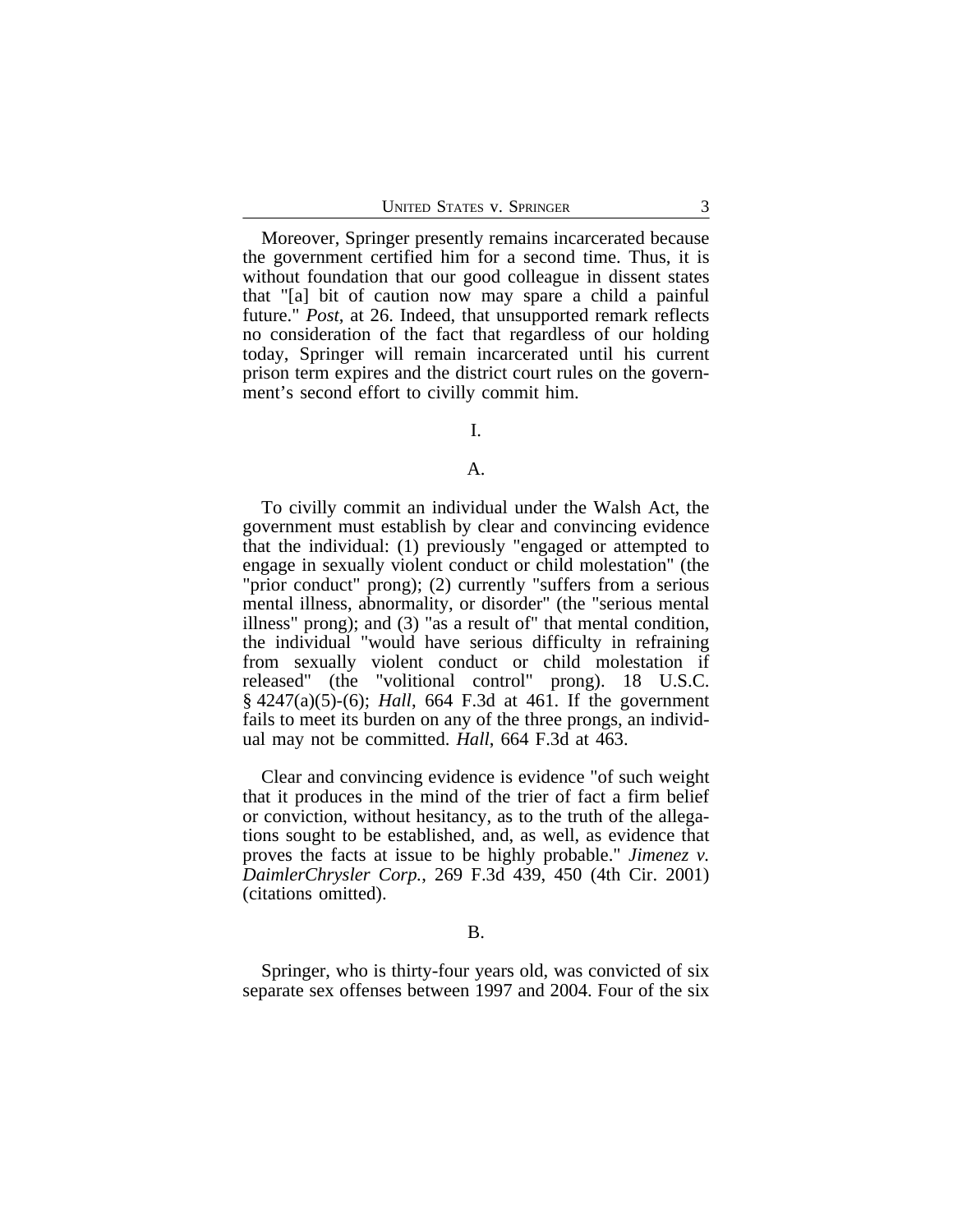offenses involved victims thirteen years old and younger, with the remaining two offenses involving a sixteen year old and a nineteen year old. The most recent offense involving a victim under the age of thirteen occurred in 2000, when Springer was twenty-two. Springer also has been convicted of a number of non-sex-related offenses, including passing bad checks and larceny. In 2010, Springer was sentenced to thirty-seven months in prison, followed by lifetime supervised release, for failing to comply with the federal Sex Offender Registration and Notification Act (the "Registration Act"), 18 U.S.C. § 2250, when he moved from New York to North Carolina.

On January 9, 2012, a little less than six months before Springer's scheduled release, the government certified Springer as "sexually dangerous" and sought to have him civilly committed under the Walsh Act. In August 2012, the district court held an evidentiary hearing to determine whether Springer satisfied the Walsh Act commitment criteria. Because the parties agreed that Springer's previous sexual offenses satisfied the prior conduct prong, the evidentiary hearing focused on the final two prongs. At the hearing, both the government's expert, Dr. Graney, and the court-appointed expert, Dr. Hastings, opined that, based on Springer's prior sex offenses involving victims under the age of thirteen, he suffered from pedophilia. Dr. Graney and Dr. Hastings also opined that Springer would have serious difficulty controlling his pedophilic sexual impulses if released.

By contrast, Springer's expert, Dr. Plaud, opined that there was insufficient evidence to diagnose Springer with pedophilia. Rather, Dr. Plaud characterized Springer's previous pedophilic conduct as resulting from delayed sexual maturation caused by physical and sexual abuse during childhood, and contended that it did not reflect continuing sexual attraction to prepubescent children. Dr. Plaud further testified that he does not think Springer "has serious difficulty, as a 34-year-old man, in controlling his sexual impulses today." J.A. 187.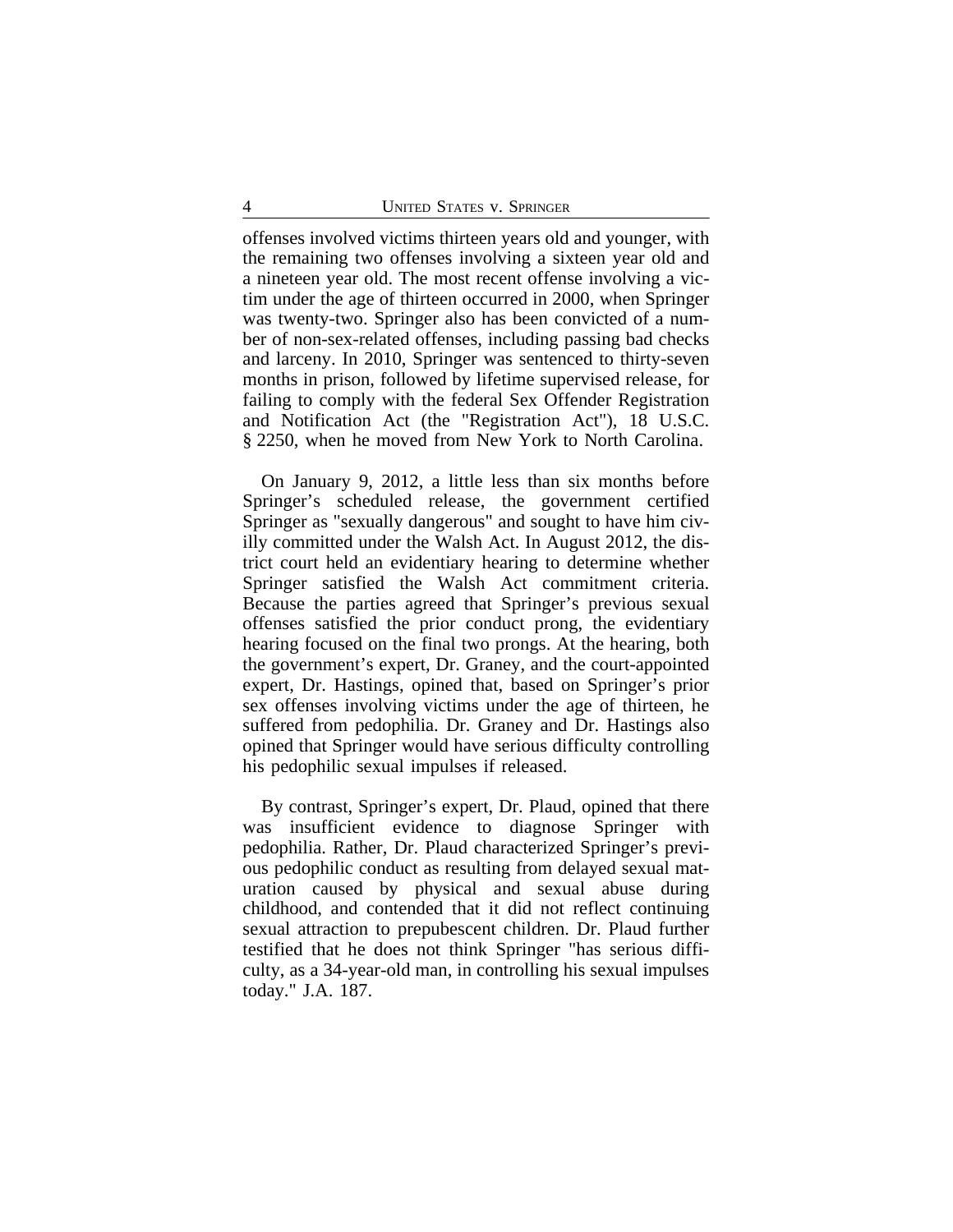UNITED STATES V. SPRINGER 5

On September 10, 2012, the district court issued its Findings of Fact and Conclusions of Law. *United States v. Springer*, No. 5:12-HC-2009-BO, 2012 WL 3957857 (E.D. N.C. Sept. 10, 2012). The court, finding Dr. Plaud's testimony more persuasive, determined that the government failed to meet its burden on both the serious mental illness and volitional control prongs. *Id.* at \*2-6. The government appealed. Springer was released from prison in October 2012 after this Court denied the government's request to stay his release pending its appeal.

II.

Before addressing the merits of the government's appeal, it is first necessary to determine whether certain developments that occurred after the district court issued its decision preclude us from deciding this matter at the present time. On December 12, 2012, the U.S. District Court for the Northern District of New York found that Springer violated the conditions of his supervised release on the Registration Act conviction by failing to spend at least five evenings at his group residence, despite being instructed to do so by his probation officer, and engaging in a consensual intimate relationship with another adult, who also is a convicted sex offender. Based on these violations, the district court revoked Springer's supervised release and sentenced him to thirteen months imprisonment. On February 22, 2013, the Bureau of Prisons again certified Springer as meeting the criteria for civil commitment under the Walsh Act.

As a result of these recent developments, we first consider whether the present case is moot because, regardless of our disposition of the case, Springer will remain in the custody of the Bureau of Prisons until a district court rules on the government's second civil commitment attempt. Additionally, we address the government's alternative contention that we should remand the case to the district court for reconsideration in light of the new evidence regarding Springer's super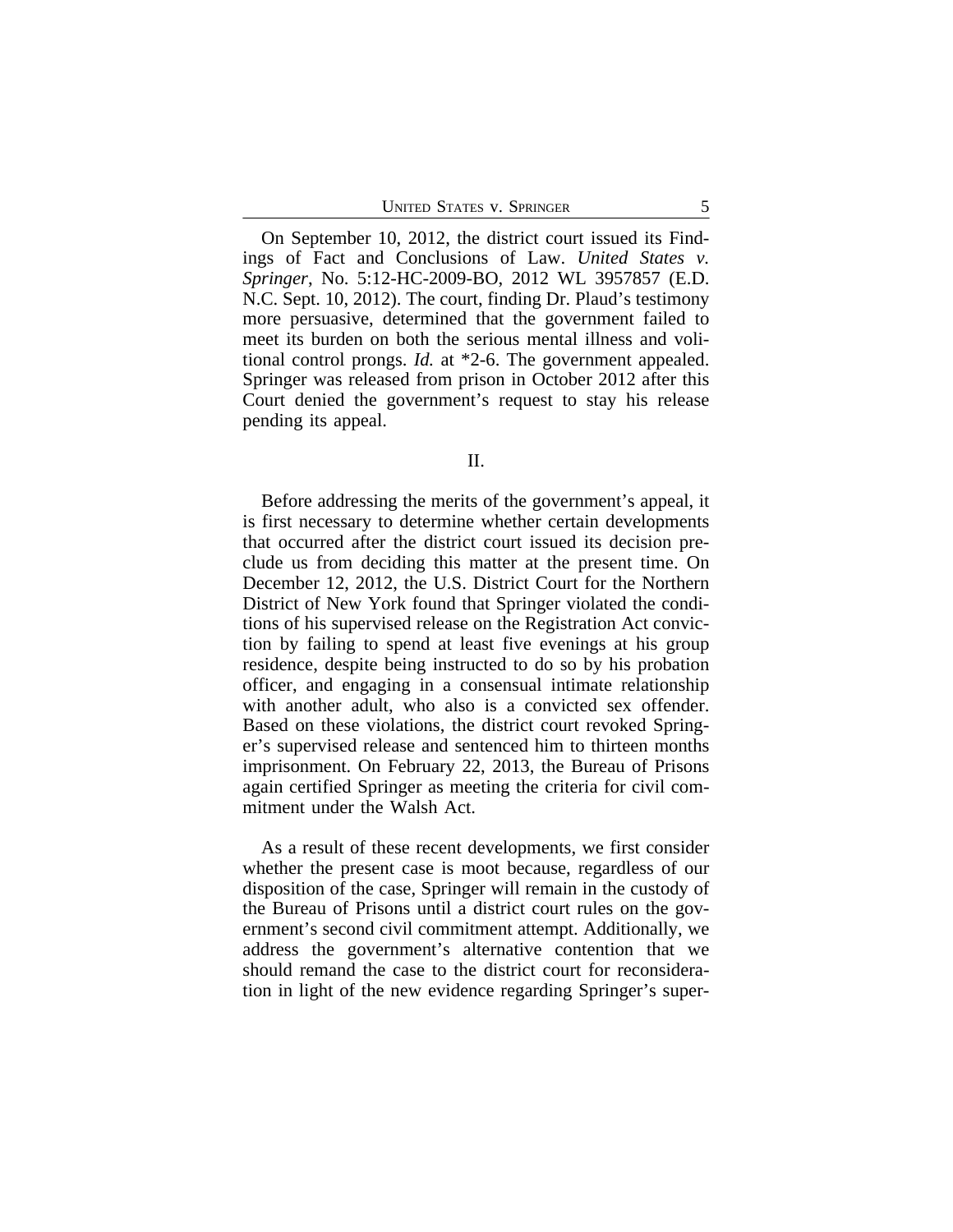vised release violations. In considering these two questions, we also must determine what preclusive effect, if any, decisions in these proceedings will have in Springer's second civil commitment proceeding.

A.

The mootness doctrine is a limitation on federal judicial power grounded in the "case-or-controversy" requirement of Article III of the U.S. Constitution. "[A] case is moot when the issues presented are no longer 'live' or the parties lack a legally cognizable interest in the outcome." *Powell v. McCormack*, 395 U.S. 486, 496 (1969). Because the "case-orcontroversy requirement subsists through all stages of federal judicial proceedings, trial and appellate . . . it is not enough that a dispute was very much alive when suit was filed," the parties must retain a concrete interest in the outcome of the litigation throughout all stages of the proceedings. *Lewis v. Cont'l Bank Corp.*, 494 U.S. 472, 477 (1990).

The mootness doctrine, however, constitutes a relatively weak constraint on federal judicial power: "A case becomes moot *only* when it is impossible for a court to grant *any* effectual relief whatever to the prevailing party." *Knox v. Serv. Emps. Int'l Union, Local 1000*, 132 S. Ct. 2277, 2287 (2012) (internal quotation omitted) (emphasis added); *see also Ellis v. Ry. Clerks*, 466 U.S. 435, 442 (1984) ("[A]s long as the parties have a concrete interest, however small, in the outcome of the litigation, the case is not moot."). Mootness is a jurisdictional question and thus may be raised *sua sponte* by a federal court at any stage of proceedings. *North Carolina v. Rice*, 404 U.S. 244, 246 (1971).

With this background in mind, we now consider whether the present case is moot as a result of either (1) Springer's reincarceration for violating the terms of his supervised release for the Registration Act conviction or (2) the Bureau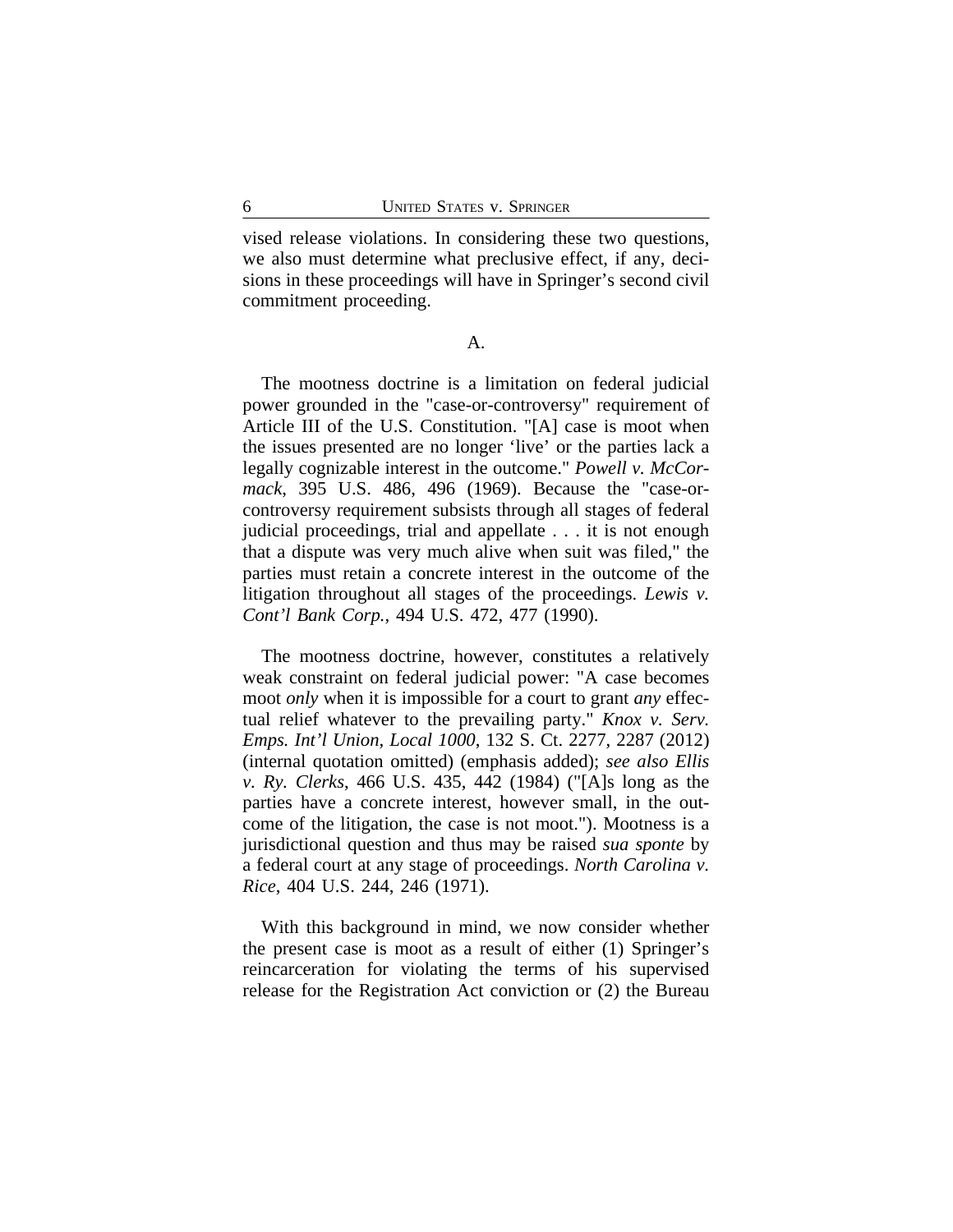of Prison's second certification of Springer as sexually dangerous during the pendency of this appeal.

Despite Springer's reincarceration for violating the terms of his supervised release, both parties retained a "concrete interest" in the outcome of the proceedings after Springer was reincarcerated. Had we affirmed the district court's decision prior to the government's second certification, Springer would have been released at the conclusion of his thirteen-month sentence for violating the terms of his supervised release. By contrast, had we reversed, Springer would have been subject to indefinite civil commitment at the conclusion of his current prison term. Thus, Springer's reincarceration did not preclude us from providing "effectual relief" in the present proceedings.

The more difficult question is whether the government's second certification of Springer mooted the present proceedings. At the outset, we note that we are entering somewhat uncharted territory: The Walsh Act neither explicitly permits nor precludes the government from seeking to civilly commit an individual as sexually dangerous after the government unsuccessfully attempted to do so previously. And federal courts have not had occasion to consider a renewed certification of a sex offender under the Walsh Act, let alone whether a renewed certification during the pendency of the government's appeal of a previous adverse commitment decision moots the case under appeal.

Even assuming, without deciding, that Springer's second certification rendered this appeal otherwise moot, we are still entitled to reach the merits of the government's appeal because the present case falls within the well-established exception to the mootness doctrine for wrongs "capable of repetition, yet evading review." This exception applies when "(1) the challenged action [is] in its duration too short to be fully litigated prior to cessation or expiration, and  $(2)$  there [is] a reasonable expectation that the same complaining party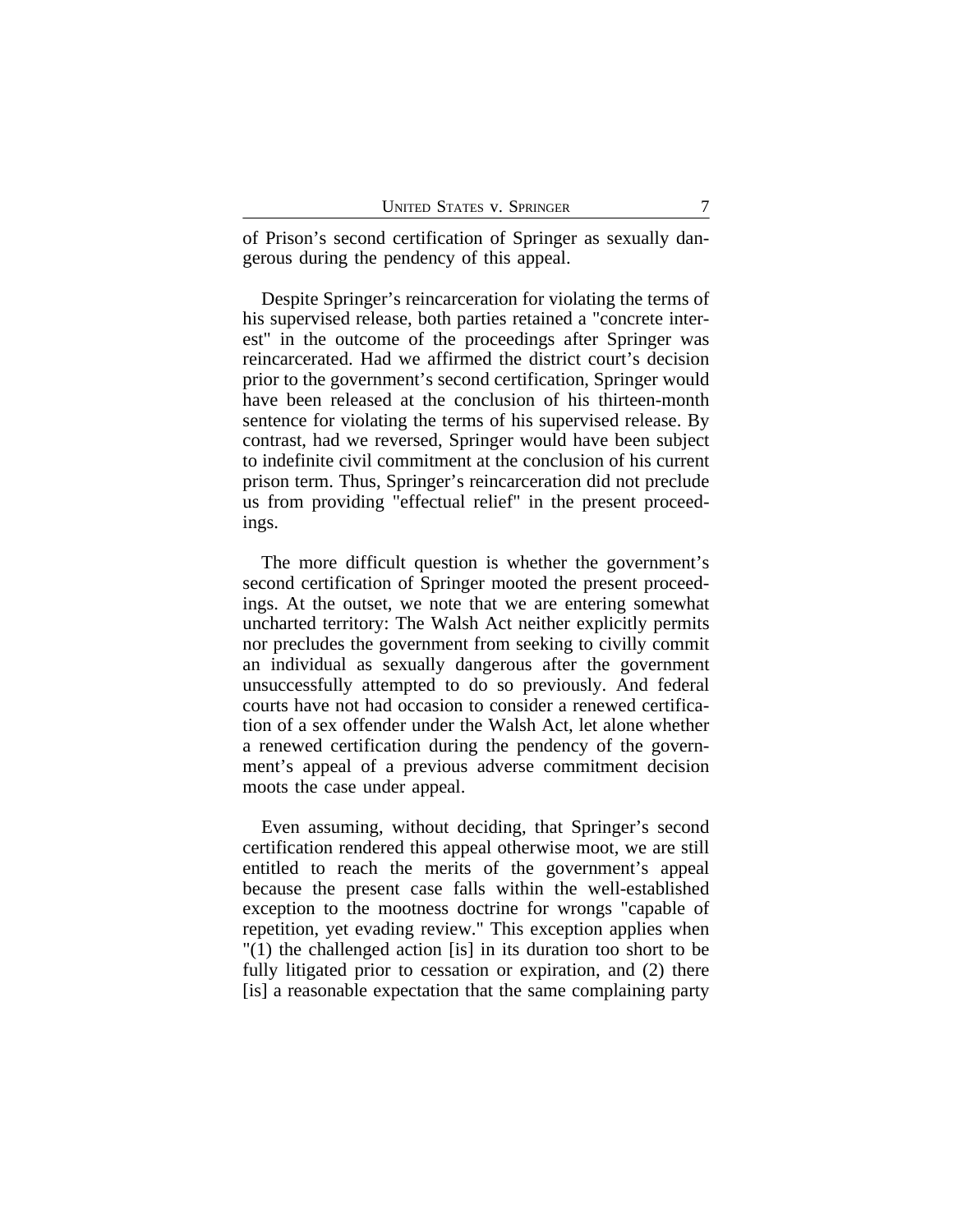[will] be subject to the same action again." *Spencer v. Kemna*, 523 U.S. 1, 17 (1998) (quotation omitted); *Baltimore Sun Co. v. Goetz*, 886 F.2d 60, 63 (4th Cir. 1989). Although federal courts have not addressed mootness in cases involving successive efforts to civilly commit individuals under the Walsh Act, they have applied the "capable repetition, yet evading review" exception to conclude that a change in an individual's confinement status does not moot the individual's challenge to his prior civil commitment under state and federal statutes. *See, e.g.*, *Hubbart v. Knapp*, 379 F.3d 773, 777 (9th Cir. 2004); *In re Ballay*, 482 F.2d 648, 651 (D.C. Cir. 1973).

Applying the test for the exception here, we conclude that the first prong is satisfied because when the government attempts to civilly commit an individual under the Walsh Act while simultaneously appealing a prior unsuccessful attempt to civilly commit the same individual, the individual necessarily is deprived of the opportunity to fully litigate the proceedings related to the initial commitment attempt. The second prong is also satisfied because the government's second certification of an individual, close on the heels of its initial certification, indicates that the government is likely to continue to pursue civil commitment of that individual. *See Hubbart*, 379 F.3d at 777-78 ("Hubbart's claims satisfy the second 'capable of repetition' component of this analysis because he has already been subject to a second [state sex offender civil] commitment proceeding  $\dots$ ."). Thus, an attempt by the government to civilly commit a sex offender under the Walsh Act during the pendency of the government's appeal of a previous unsuccessful attempt to civilly commit the same individual does not, as a matter of law, render the earlier proceeding moot.

We further note that the dissent's recommended outcome—holding that the present case is moot *and* vacating the district court's judgment—is contrary to established precedent regarding vacatur in cases that are mooted on appeal and raises significant due process concerns. Typically, when a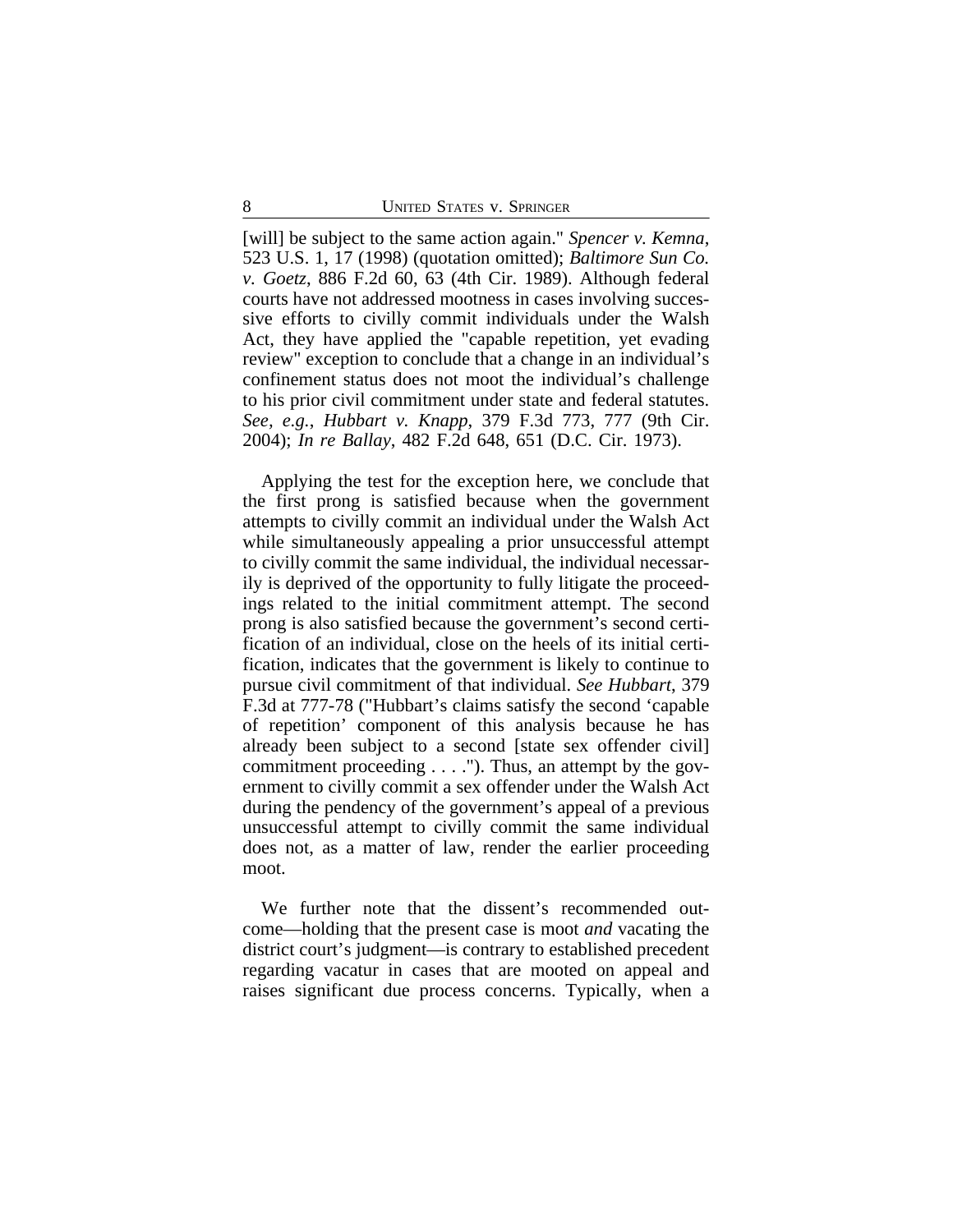UNITED STATES V. SPRINGER 9

civil case is mooted on appeal, the appellate court will vacate the lower court's decision and remand the case for dismissal. *See Alvarez v. Smith*, 130 S. Ct. 576, 581 (2009). "[V]acatur normally is not appropriate, however, when the losing party's deliberate actions have rendered moot an otherwise live controversy." *Remus Joint Venture v. McAnally*, 116 F.3d 180, 185 (6th Cir. 1997); *see also U.S. Bancorp Mortg. Co. v. Bonner Mall P'ship*, 513 U.S. 18, 24 (1994); *Diffenderfer v. Gomez-Colon*, 587 F.3d 445, 451 (1st Cir. 2009); *Valero Terrestrial Corp. v. Paige*, 211 F.3d 112, 117-18 (4th Cir. 2000). The rationale for this rule is that appellants should not be allowed to escape the preclusive effect of an adverse district court judgment simply by taking a unilateral action during the pendency of their appeal to moot the matter. *McAnally*, 116 F.3d at 185-86; *Wisconsin v. Baker*, 698 F.2d 1323, 1331 (7th Cir. 1983).

When the voluntary action of a losing party moots a case, "vacatur is appropriate only when it would serve the public interest." *Diffenderfer*, 587 F.3d at 451; *see also Paige*, 211 F.3d at 118. In particular, "[a] party who seeks review of the merits of an adverse ruling, but is frustrated by the vagaries of circumstance, ought not in fairness be forced to acquiesce in the judgment." *U.S. Bancorp*, 513 U.S. at 25. This exception typically applies when forces outside of the control of the appellant, such as the natural aging process, render the appeal moot. *Camreta v. Greene*, 131 S. Ct. 2020, 2034-36 (2011); *Mellen v. Bunting*, 327 F.3d 355, 364-65 (4th Cir. 2003). We also have applied this exception in cases in which our resolution of one issue ruled on by the district court effectively mooted other issues addressed by the district court. *See, e.g.*, *Taylor v. Kellogg Brown & Root Servs., Inc.*, 658 F.3d 402, 412 (4th Cir. 2011); *Norfolk S. Ry. Co. v. City of Alexandria*, 608 F.3d 150, 161 (4th Cir. 2010).

Among other reasons, vacatur is not warranted here because Springer's supervised release violations, although troubling, do not cast any additional light on whether Springer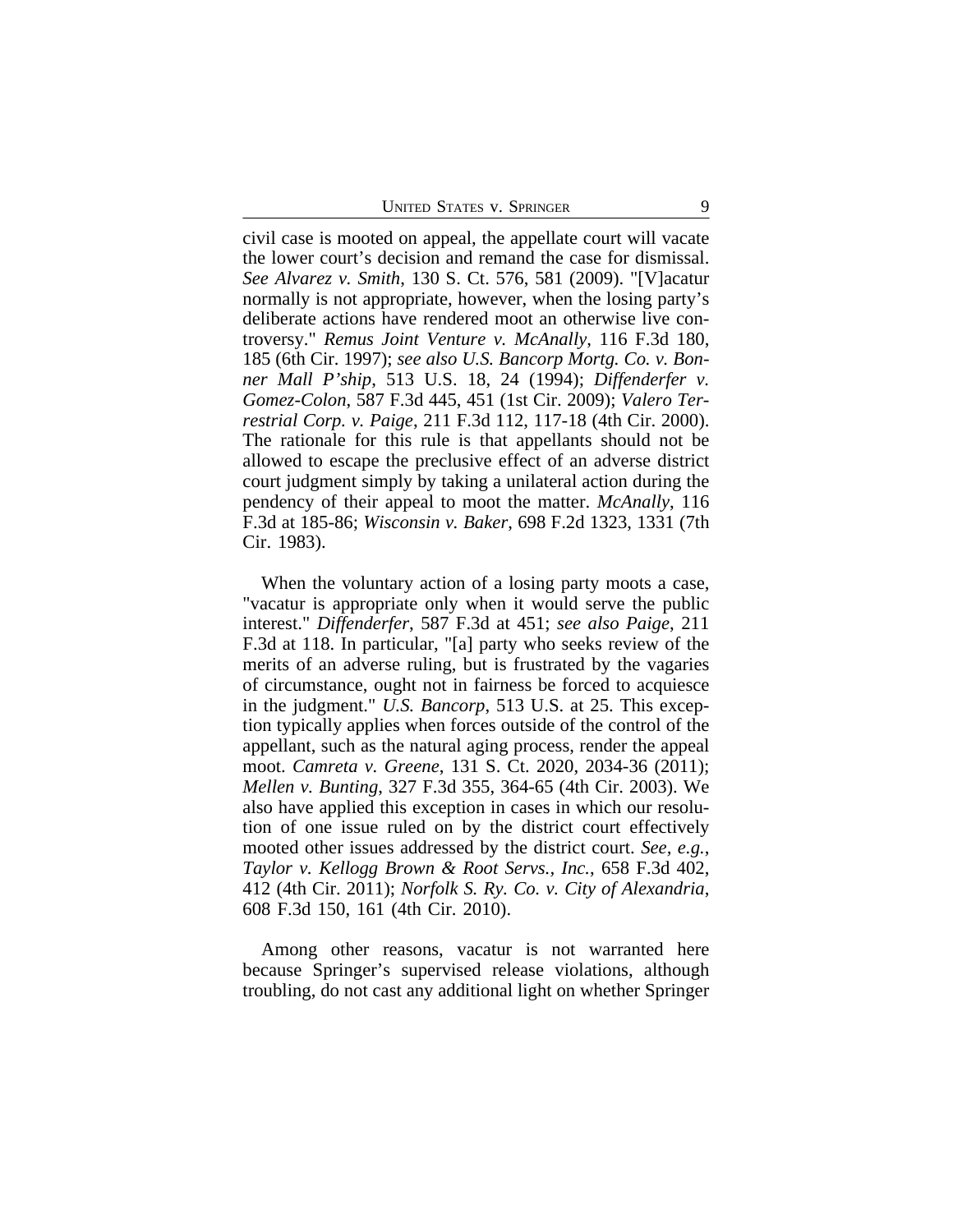currently suffers, or has ever suffered, from a qualifying mental illness, a necessary element for commitment under the Walsh Act and the basis for the district court's decision to deny commitment. *See infra* Part II.B. Thus, Springer's postrelease conduct did not inexorably compel the government to certify Springer as sexually dangerous for a second time. Indeed, the Walsh Act does not require that the government seek to civilly commit any individual.

Moreover, were we to adopt a general rule of vacatur in Walsh Act cases involving multiple certifications, the government could strategically file successive certifications until it finds a court amenable to commitment, without facing any preclusive effect from a previous court's denial of commitment. But vacatur should not be used to allow the government to hold an individual while it shops for a court more amenable to committing him under the Walsh Act. *See* Charles Alan Wright, Arthur R. Miller, & Edward H. Cooper, 13C *Federal Practice & Procedure* § 3533.10.1 (3d ed. 2008) (stating that vacatur should be denied when "the loser is acting strategically for the purpose of winning a chance to relitigate in a more favorable forum"). Consequently, even if mootness precluded us from reaching the merits, it would still be inappropriate for us to vacate the district court's decision.

More significantly, were we to agree with the dissent's recommended outcome, we would be infringing on Springer's right to due process. We have held that because of the significant liberty interests at stake, civil commitment proceedings under the Walsh Act implicate the Due Process Clause. *United States v. Timms*, 664 F.3d 436, 450 (4th Cir. 2012). It is well-established that the Fifth Amendment requires that when the government confines an individual, be it civilly or criminally, the individual is entitled to a timely, final determination of the validity of his confinement. *Mathews v. Eldridge*, 424 U.S. 319, 333 (1976); *Timms*, 664 F.3d at 450- 55.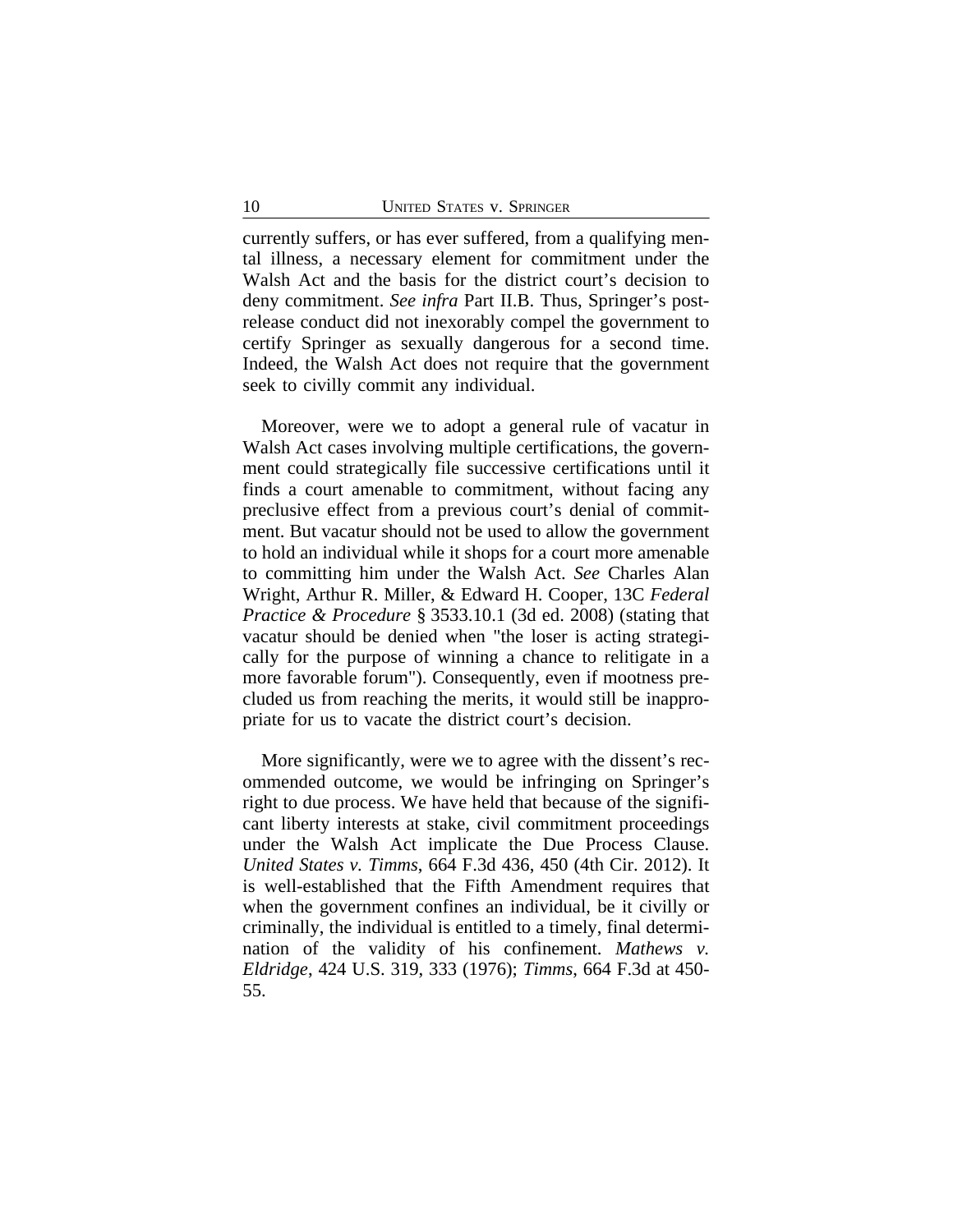The Walsh Act does not specifically provide for how soon after certification an individual must be given the opportunity to fully challenge his confinement. However, the Supreme Court has held that individuals confined under other federal civil commitment statutes "can be held only for a 'reasonable period of time'" before being given the opportunity to fully litigate their commitment. *Jackson v. Indiana*, 406 U.S. 715, 733 (1972). We previously have indicated—and now hold—that an individual cannot be certified indefinitely for civil commitment under the Walsh Act, without any final judicial determination regarding the validity of his confinement. *See United States v. Broncheau*, 645 F.3d 676, 687 n.10 (4th Cir. 2011); *id.* at 687-88 (Wynn, J., concurring).

Under the dissent's approach, the government could appeal an unsuccessful attempt to civilly commit an individual under the Walsh Act and, during the pendency of that appeal, again certify the individual as sexually dangerous to moot the case and have the district court's decision denying civil commitment vacated. Consequently, the district court's initial decision would lack preclusive effect in the second commitment proceeding, making it easier for the government to prevail. Notably, because the Walsh Act does not address successive certifications, there is no statutory limitation on the number of times the government may certify an individual or requirement that successive commitment efforts rely on new or different facts or legal theories.**<sup>1</sup>** Thus, if the district court rejected the government's second attempt to commit the individual, the government could appeal and, during that appeal, file another certification of the individual, once again restarting the commitment process without any preclusive decision on the books. All the while, the individual would be confined.

<sup>&</sup>lt;sup>1</sup>The only statutory precondition for certification is that the person be in the custody of the Bureau of Prisons, be civilly committed as mentally incompetent to stand trial under 18 U.S.C. § 4241(d), or have had all criminal charges against him "dismissed solely for reasons relating to [his] mental condition." 18 U.S.C. § 4248(a).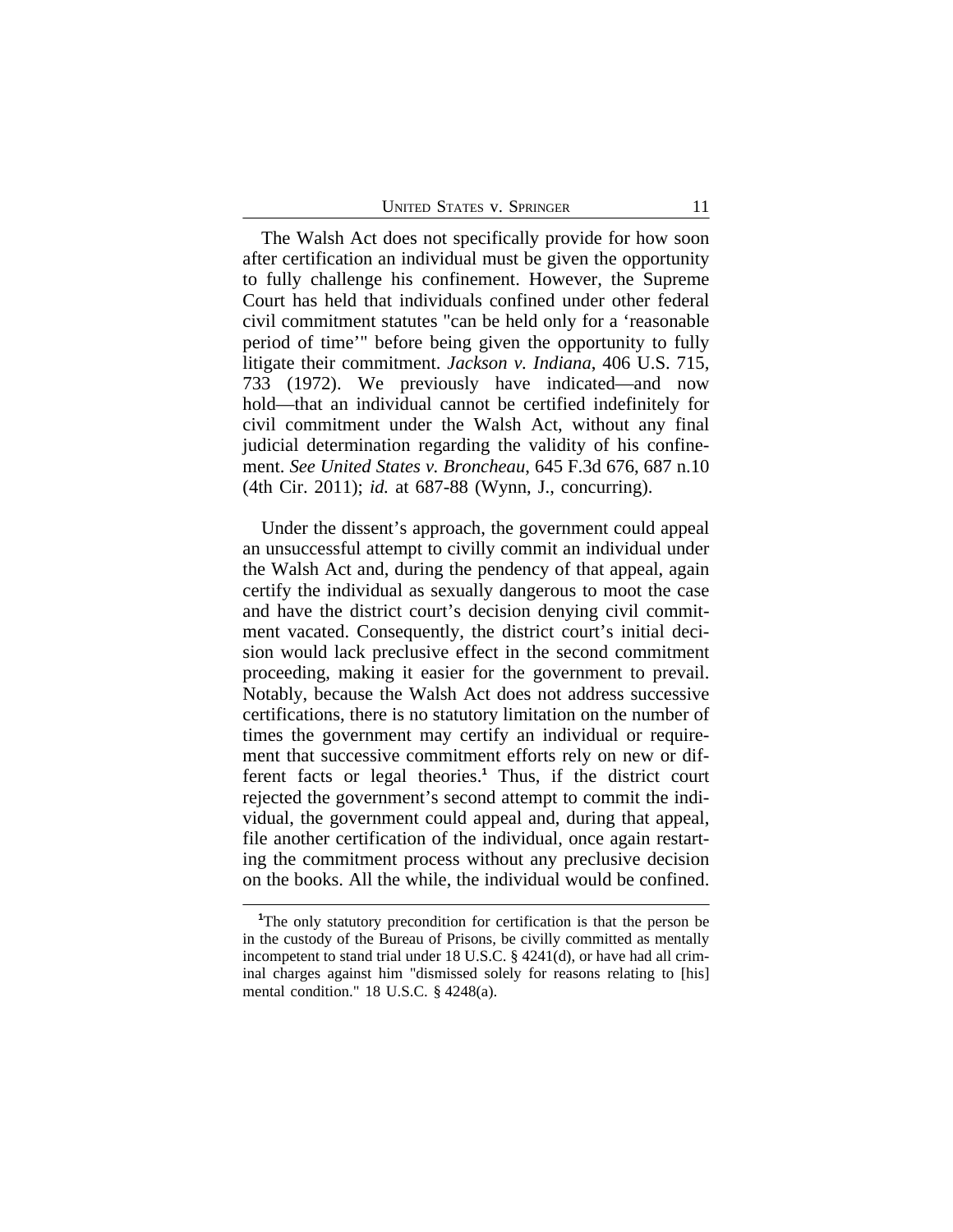*See* 18 U.S.C. 4248(a) ("A certificate filed under this subsection shall stay the release of the person pending completion of procedures contained in this section.").

Consequently, the dissent's approach could potentially allow the government to effectively indefinitely hold an individual without providing him with a timely and meaningful opportunity to fully litigate his confinement simply by repeatedly certifying the individual while it appeals adverse district court rulings. Moreover, the dissent's approach would allow the government to detain an individual until it is successful in one of its repeated attempts to convince a district court that an individual should be civilly committed. Such a result plainly contravenes the Due Process demands of the Fifth Amendment, which require that an individual be able to fully and fairly litigate the validity of his detention within a "reasonable time."**<sup>2</sup>** *Jackson*, 406 U.S. at 733.

The preclusive effect of the district court's judgment, affirmed on appeal, prevents the government from attempting to commit Springer based on nothing more than the same evidence originally found inadequate by the district court. When the government presents additional evidence in the second certification proceeding, the district court will be in a position to consider that new evidence and the impact that it has on the

**<sup>2</sup>**Springer's situation is illustrative. The government first certified him as sexually dangerous on January 9, 2012, and certified him for a second time on February 22, 2013. Given that it took us more than fifteen months to issue an opinion on the government's first attempt to civilly commit Springer, were we to follow the dissent's approach, he would not receive a final determination regarding his civil commitment until June 2014, nearly two-and-a-half years after he was initially certified and confined as sexually dangerous. And that assumes the government does not certify Springer for a third time, were the district court again to refuse to commit him. Although not a question that is at issue in this appeal, whether an individual's commitment status can remain in limbo for such a lengthy period of time without running afoul of the Due Process Clause remains an open question. *See Broncheau*, 645 F.3d at 687 n.10; *id.* at 687-88 (Wynn, J., concurring)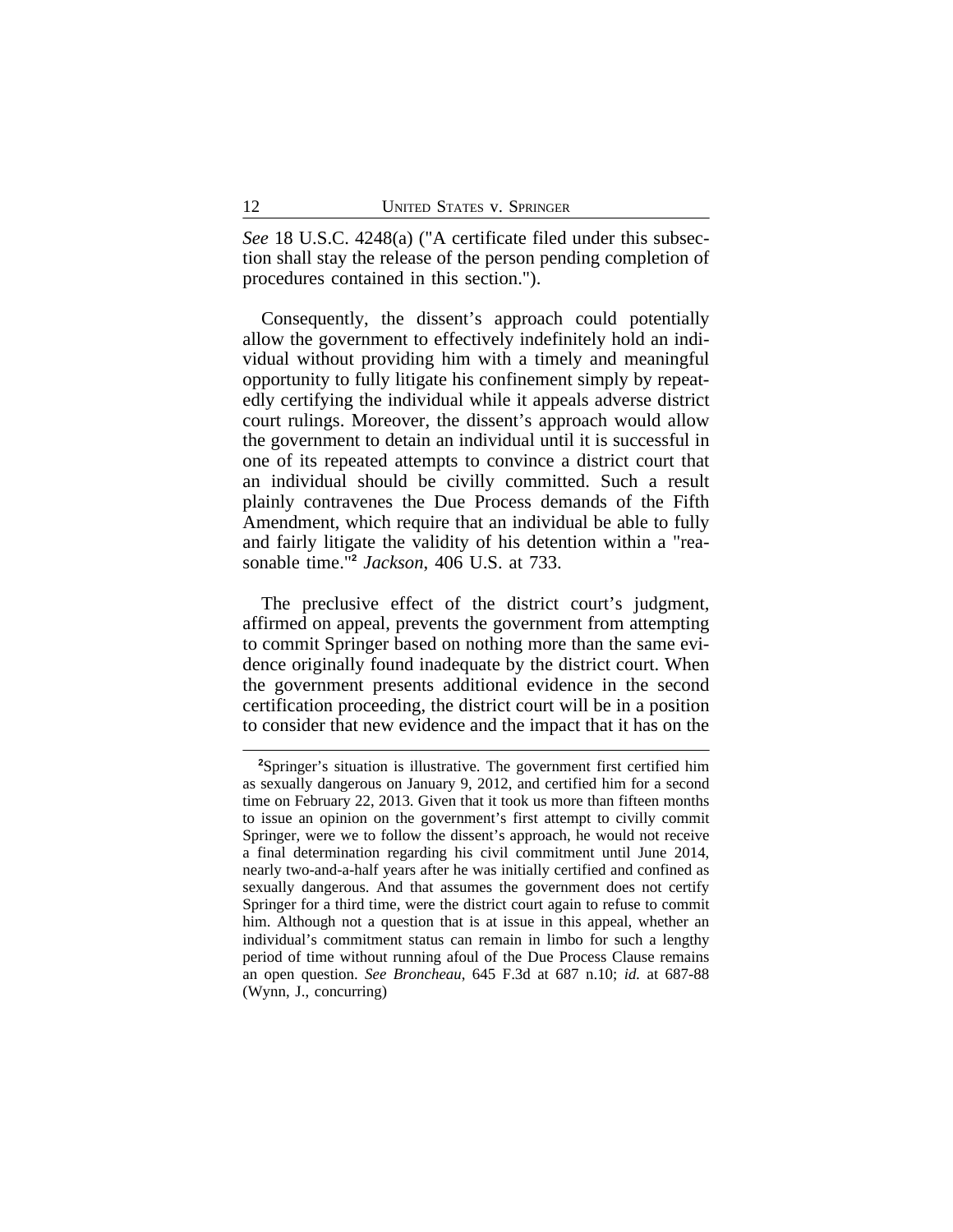issue of whether Springer presently suffers from a serious mental illness, abnormality, or disorder, within the meaning of 18 U.S.C. § 4247(a)(5)-(6).

Affirmance of the district court's judgment, rather than adopting the novel procedural suggestions of our dissenting colleague, also is faithful to the intent of the Walsh Act, which is to protect society from sexually dangerous individuals consistent with their constitutional liberties. In contrast, avoidance of entering a final judgment in this appeal suggests a result-oriented reluctance to afford this individual the routine, yet essential, protections afforded by our system of appellate review.

B.

Having determined that this matter is not moot, we now turn to whether we should remand the case to the district court for reconsideration in light of these recent developments. Federal courts have not had occasion to address when, if at all, new evidence warrants remand in civil commitment actions under the Walsh Act. Generally, we only order remand for consideration of new evidence at a party's request and when there is a basis for doing so in a rule or statute. *See, e.g.*, 28 U.S.C. § 2347(c) (authorizing federal courts of appeal to remand an appeal of an agency decision for reconsideration in light of additional evidence at the request of a party to the appeal); 42 U.S.C.  $\S$  405(g) (authorizing federal courts to remand a social security benefits determination to the Social Security Administration for consideration of new evidence on motion of the Commissioner of Social Security). Although the government has requested remand, the Walsh Act includes no provisions addressing if and when remand for reconsideration of new evidence is appropriate.

We further note that, in other contexts, we order remand only when new evidence would have been "material to" or given "considerable weight" in the district court's initial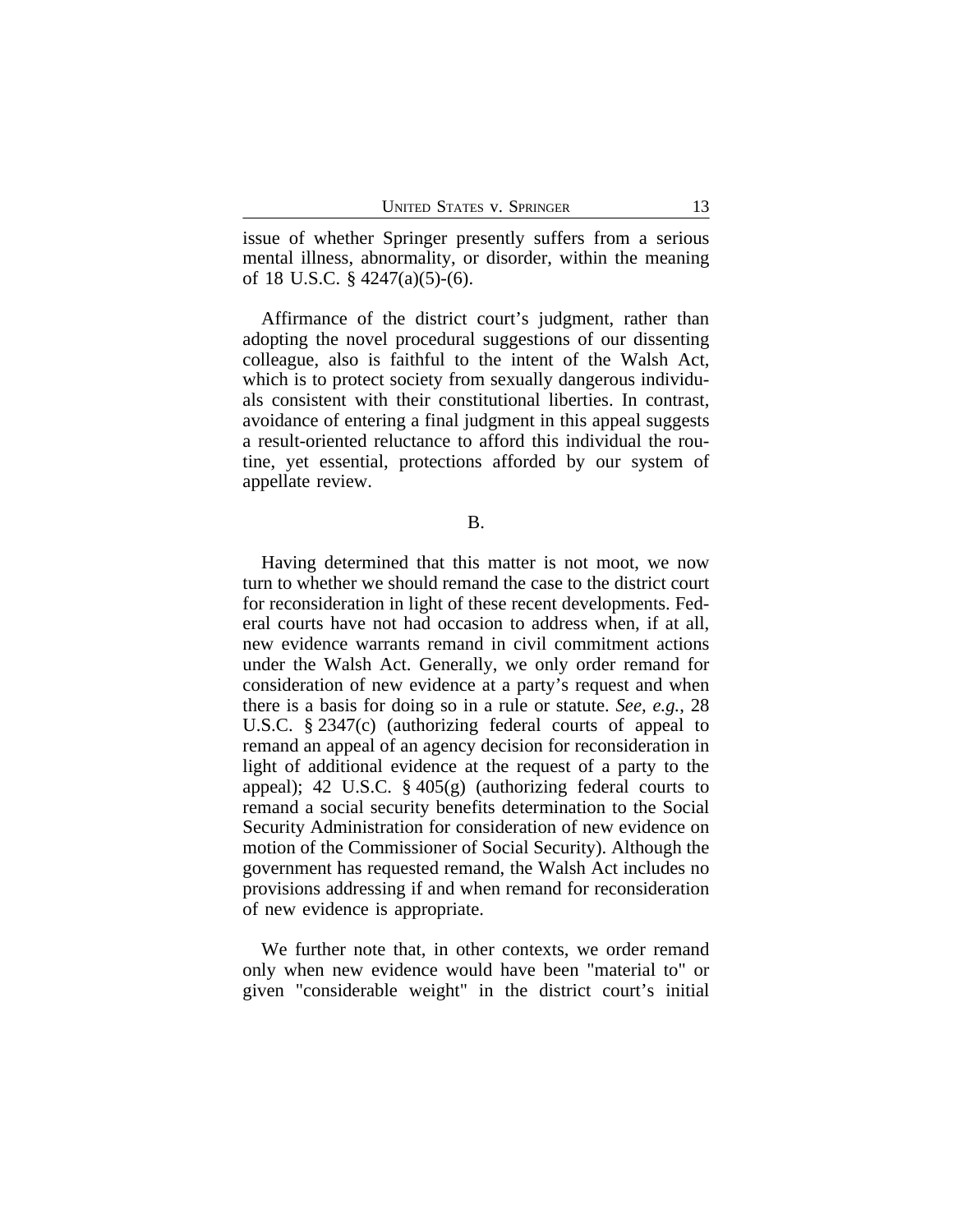determination. *See, e.g.*, *United States v. Chavis*, 880 F.2d 788, 793 (1989); *Harvey v. Heckler*, 814 F.2d 162, 165 (4th Cir. 1987); *O & Y Nuri v. The Johanna*, 210 F.2d 261, 261 (4th Cir. 1954).

Here, we hold that the district court did not err in finding that Springer has never suffered from pedophilia. *See infra* Part III.B. The new evidence proffered by the government shows that Springer violated the conditions of his supervised release by spending nights away from his group residence and associating with a convicted sex offender. The government argues that this new evidence is relevant to the serious mental illness prong because it undermines Springer's credibility, which it maintains the district court relied upon in determining Springer does not suffer from pedophilia. But the government has not identified any cases where we have held that remand is warranted when new evidence of a witness's credibility comes to light after a district court issues its decision. And although it is troubling when any offender violates the terms of his supervised release, neither of these violations are material to-or even speak to-the issue of whether Springer currently suffers, or has ever suffered, from pedophilia.

Our good colleague in dissent utters a failure to "understand the rush to send an unnecessary signal that the release of a serial child sex offender was appropriate." *Post*, at 19. The rationale for our holding is simple: Exercise judicial restraint and address the issues in this case rather than hypothetical policy concerns that are not at issue in this case. Indeed, the dissent contends that Springer's supervised release violations are material to the district court's decision because they "suggest[ ] that he still cannot fully control his impulsive behavior or obey legal authority." *Post*, at 22. But that contention is not at issue here because it only deals with the volitional control prong, not the serious mental illness prong, which is the basis of our conclusion that the district court's decision must be affirmed. *Hall*, 664 F.3d at 463.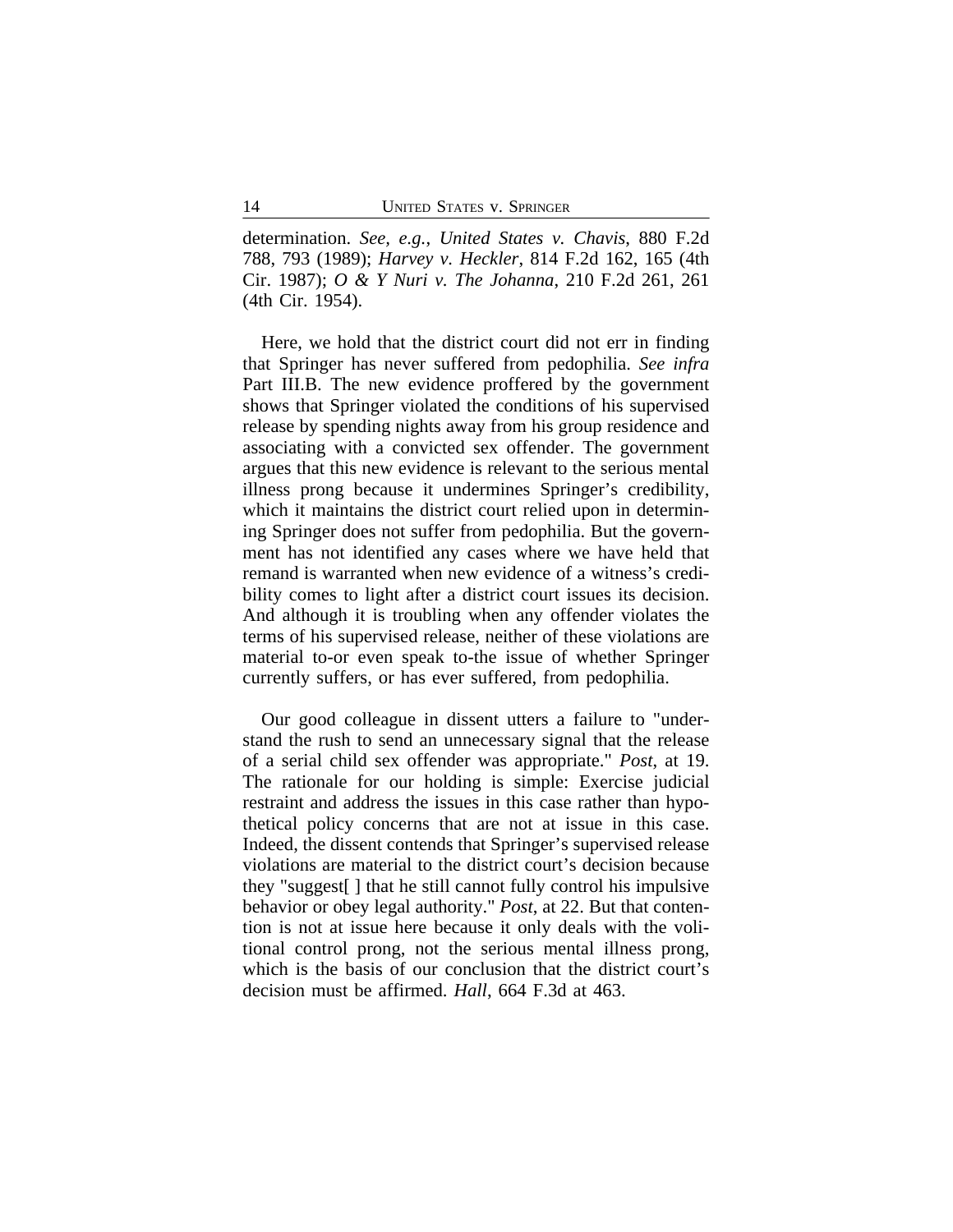The dissent also intimates that by reaching the merits of the government's appeal our holding increases the risk that Springer will sexually assault a child in the future. That too is not at issue in this case because, as the dissent concedes, regardless of the outcome of this case, "Springer will remain incarcerated until his current prison term expires, and the government will have to prove anew at Springer's next commitment hearing that he meets the requirements for civil commitment under the Adam Walsh Act." *Post*, at 20-21. Thus, neither our good colleague in dissent nor anyone else need "fear that some young child somewhere will experience" what the dissent characterizes as "the consequences of a poor predictive judgment on our part." *Post*, at 19. Without addressing the propriety of a court engaging in making a "predictive judgment," suffice it to say that in this case, Springer is currently incarcerated and will remain incarcerated unless the district court determines, with the benefit of evidence concerning his supervised release violations, that Springer is not eligible for commitment.

#### III.

## A.

Having determined that this matter is ripe for review, we turn to the merits of the government's appeal. In cases in which the government seeks civil commitment of a convicted sex offender under the Walsh Act, this Court reviews the district court's factual findings for clear error and legal conclusions de novo. *United States v. Wooden*, 693 F.3d 440, 451 (4th Cir. 2012). Under the clear error standard, "'[i]f the district court's account of the evidence is plausible in light of the record viewed in its entirety, [we] may not reverse it even though convinced that had [we] been sitting as the trier of fact, [we] would have weighed the evidence differently.'" *Id.* (quoting *Anderson v. Bessemer City*, 470 U.S. 564, 573-74 (1985)). When the district court's findings "are based on determinations regarding the credibility of witnesses, we give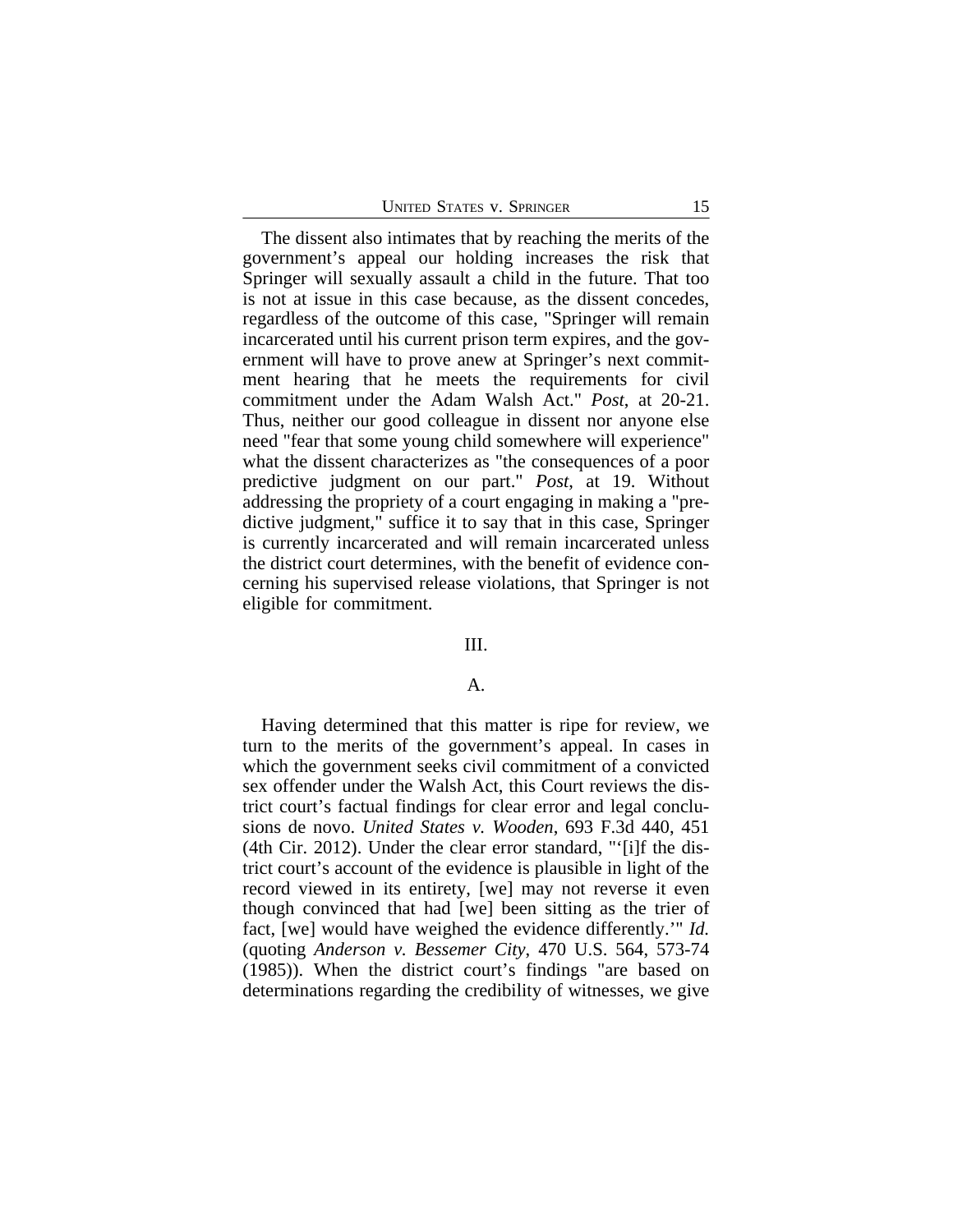even greater deference to the trial court's findings." *Hall*, 664 F.3d at 462 (internal quotation omitted).

Nevertheless, "while clear-error review is deferential, it is not toothless" and therefore we may set aside a district court's factual findings if the court failed to "properly tak[e] into account substantial evidence to the contrary" or its "factual findings are against the clear weight of the evidence considered as a whole." *Wooden*, 693 F.3d at 451, 462 (quotations omitted). Even so, we may find a district court's factual findings were clearly erroneous only if we are "left [ ] with the definite and firm conviction that a mistake has been committed." *Id.* at 451 (quotation omitted).

B.

On appeal, the government argues that the district court clearly erred in finding that there was not clear and convincing evidence that Springer suffers from a qualifying mental illness. In particular, the government argues that the district court's decision (1) was contrary to the diagnostic criteria for pedophilia set out in the Diagnostic and Statistical Manual of Mental Disorders ("DSM"); (2) incorrectly concluded that Springer no longer suffers from pedophilia; (3) improperly credited Springer's testimony that he is no longer attracted to prepubescent children; and (4) improperly relied on Dr. Plaud's opinion because Dr. Plaud failed to consider pertinent conflicting evidence. We disagree.

According to the DSM, an individual suffers from pedophilia if, "[o]ver a period of at least 6 months," he experiences "recurrent, intense sexually arousing fantasies, sexual urges, or behaviors involving sexual activity with a prepubescent child or children (generally age 13 years and younger)." American Psychiatric Association, Diagnostic & Statistical Manual of Mental Disorders § 302.2, at 572 (4th ed., Text Revision 2000). Pedophilia is a "serious mental illness" for purposes of the Walsh Act. *Hall*, 664 F.3d at 463.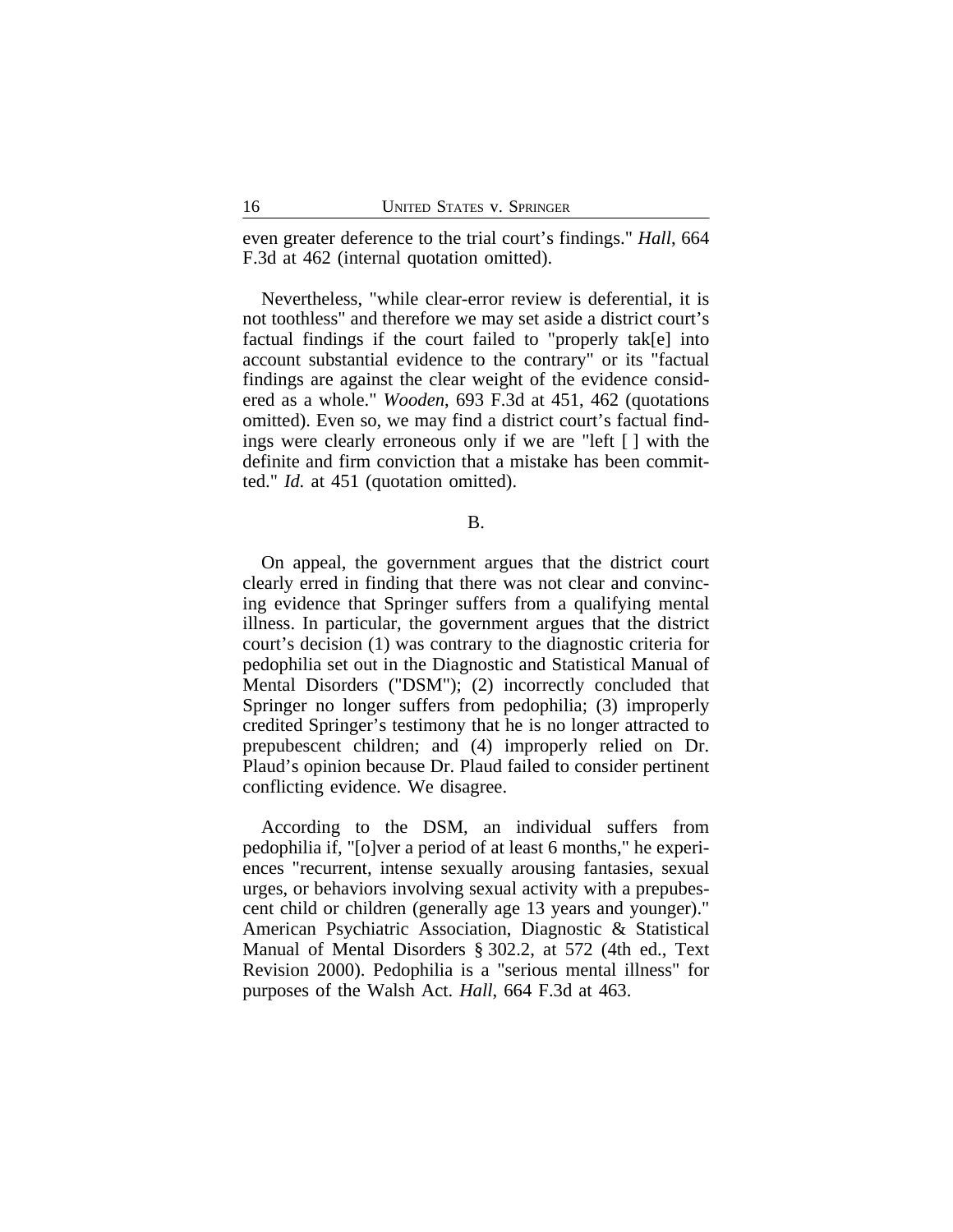The government contends that the district court erred in finding that Springer does not suffer from pedophilia because the evidence at trial showed Springer engaged in sexual acts with a prepubescent boy over a nine-month period in 1996 and 1997, which meets the DSM definition. But the Supreme Court has said that courts are not bound by medical definitions in determining whether an individual suffers from a mental illness as a matter of law because "psychiatry . . . informs but does not control ultimate legal determinations." *Kansas v. Crane*, 534 U.S. 407, 413 (2002); *see also Kansas v. Hendricks*, 521 U.S. 346, 359 (1997) ("Legal definitions . . . must take into account such issues as individual responsibility . . . and competency, [and consequently] need not mirror those advanced by the medical profession." (quotation omitted)); *United States v. Caporale*, 701 F.3d 128, 136 (4th Cir. 2012) (noting that "one will search § 4247(a)(6) in vain for any language purporting to confine the universe of qualifying mental impairments within clinical or pedagogical parameters" and, consequently, that "it has been left to the courts to develop the meaning of 'serious mental illness, abnormality, or disorder' as a legal term of art"). Therefore, it was within the district court's discretion not to follow the DSM in determining whether Springer suffers from a serious mental illness under the Walsh Act.**<sup>3</sup>**

Next, the government argues that the district court incorrectly concluded that Springer had "outgrown" his earlier pedophilia when it acknowledged, as Dr. Graney and Dr. Hastings testified, that pedophilia is a life-long condition. Appellant's Br. at 14-16. But the government's argument is premised on the district court having found Springer previously suffered from pedophilia and later grew out of it, which

**<sup>3</sup>**The government also suggests that the district court's decision that Springer does not suffer from pedophilia was clearly erroneous because Springer testified that he believes he used to suffer from pedophilia. But the government offers no support, nor can we find any, for the government's position that the district court must credit Springer's self-diagnosis.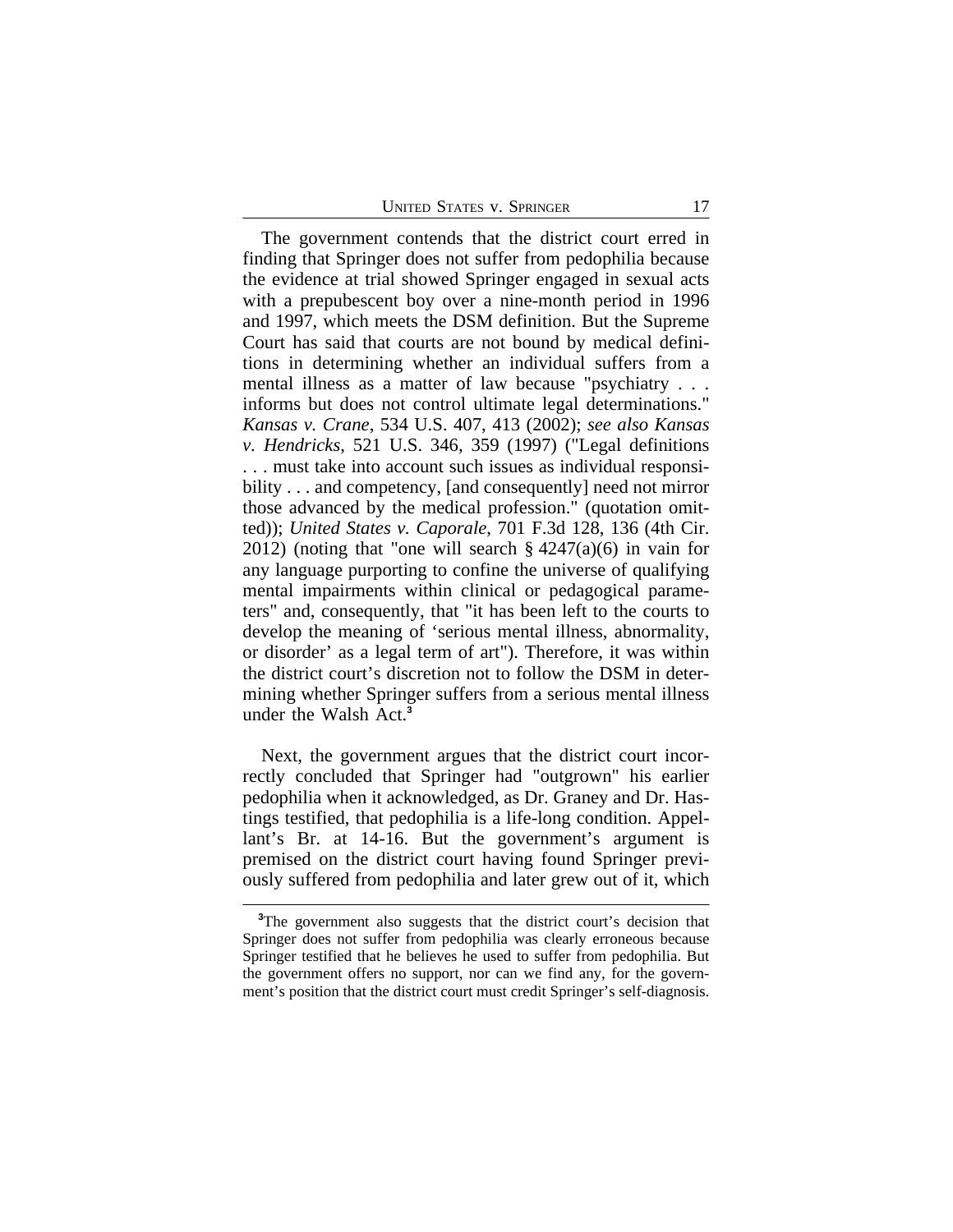the district court did not. Rather, the district court credited Dr. Plaud's diagnosis that Springer never suffered from pedophilia. *Springer*, 2012 WL 3957857, at \*2 ("Although both of the government's experts diagnosed Mr. Springer with pedophilia, the Court credits the testimony of Dr. Plaud . . . that there is insufficient evidence to support a diagnosis of pedophilia . . . ."). And the district court noted that pedophilia tends to be a life-long condition only to emphasize that the lack of evidence of any offenses against prepubescent children since 2000 casts doubts on Dr. Graney's and Dr. Hastings' diagnoses that Springer suffers from pedophilia. *Id.*

Third, the government contends that the district court improperly credited Springer's testimony that he is no longer sexually attracted to prepubescent children because Springer has a history of lying and his "self-assessments . . . are colored by mental illness." Appellant's Br. at 16. We give great deference, however, to a district court's determinations regarding the credibility of a witness, *Hall*, 664 F.3d 462, and find no precedent for the government's position that the district court must acknowledge a witness's history of lying in its opinion. Further, we note that the district court reasonably found that the credibility of Springer's testimony was bolstered by the fact that the government produced no evidence that Springer has engaged in inappropriate sexual conduct with a prepubescent minor since 2000. *Springer*, 2012 WL 3957857, at \*2-3.

Finally, the government maintains that the district court improperly credited Dr. Plaud's determination that Springer does not suffer from pedophilia because Dr. Plaud failed to consider certain conflicting pieces of evidence. Most significantly, the government says Dr. Plaud failed to account for Springer's nine-month abuse of a seven year old in 1996 and 1997. Although the failure to consider substantial conflicting evidence can constitute clear error, *Wooden*, 693 F.3d at 451- 52, here the record shows that Dr. Plaud did consider Springer's molestation of the seven year old in rendering his opin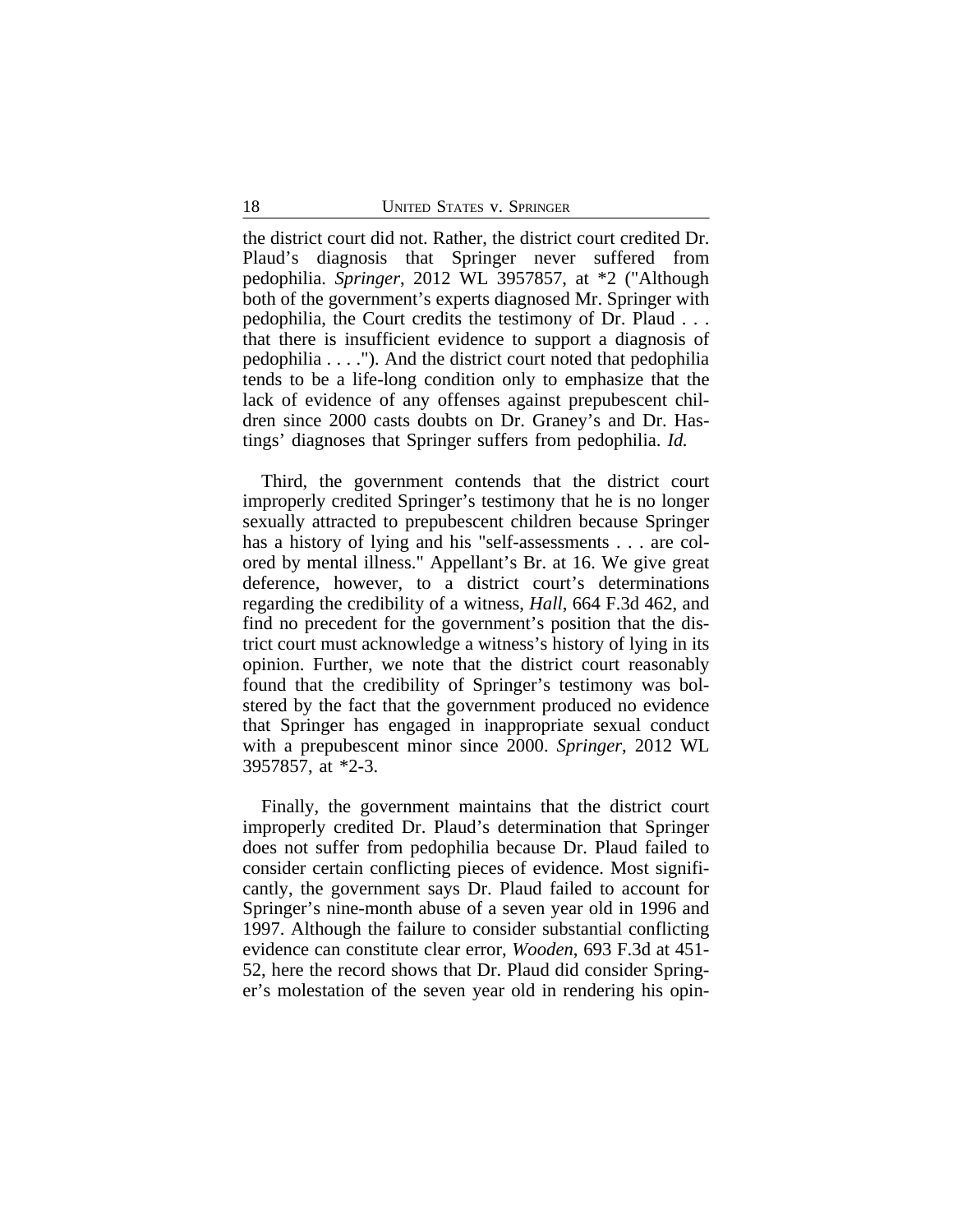ion. In particular, Dr. Plaud said that Springer's abuse of the seven year old when Springer was in his late teens fit into his diagnosis that Springer suffered from delayed sexual maturation due to physical and sexual abuse during his childhood.

#### IV.

In sum, the district court did not clearly err in finding that Springer currently does not suffer from a qualifying mental illness.**<sup>4</sup>** Consequently, we affirm.

## *AFFIRMED*

### WILKINSON, Circuit Judge, dissenting:

I appreciate the conscientious attention that my good colleagues have devoted to this case, but I do not understand the rush to send an unnecessary signal that the release of a serial child sex offender here was appropriate. Given the hurdles the majority must clear to reach the finish line of an affirmance, the district court would be well within its rights to conclude that the case is now for all intents and purposes over, and that the latest evidence of Springer's condition and impaired volitional control is all but irrelevant. Though we may never learn the consequences of a poor predictive judgment on our part, I fear that some young child somewhere will experience them. The matter was on the edge before the latest evidence, and we should at least ask the trial court to take a fresh and careful look at what my friends in the majority must recognize is a very troubling case.

I do appreciate the personal liberty interests at stake here, and I do understand the view my colleagues take, namely that

<sup>&</sup>lt;sup>4</sup>As stated earlier, because we hold that the district court did not clearly err in concluding that Springer did not have a serious mental illness, we need not, and thus do not, address the district court's findings with regard to the volitional control prong. *Hall*, 664 F.3d at 463.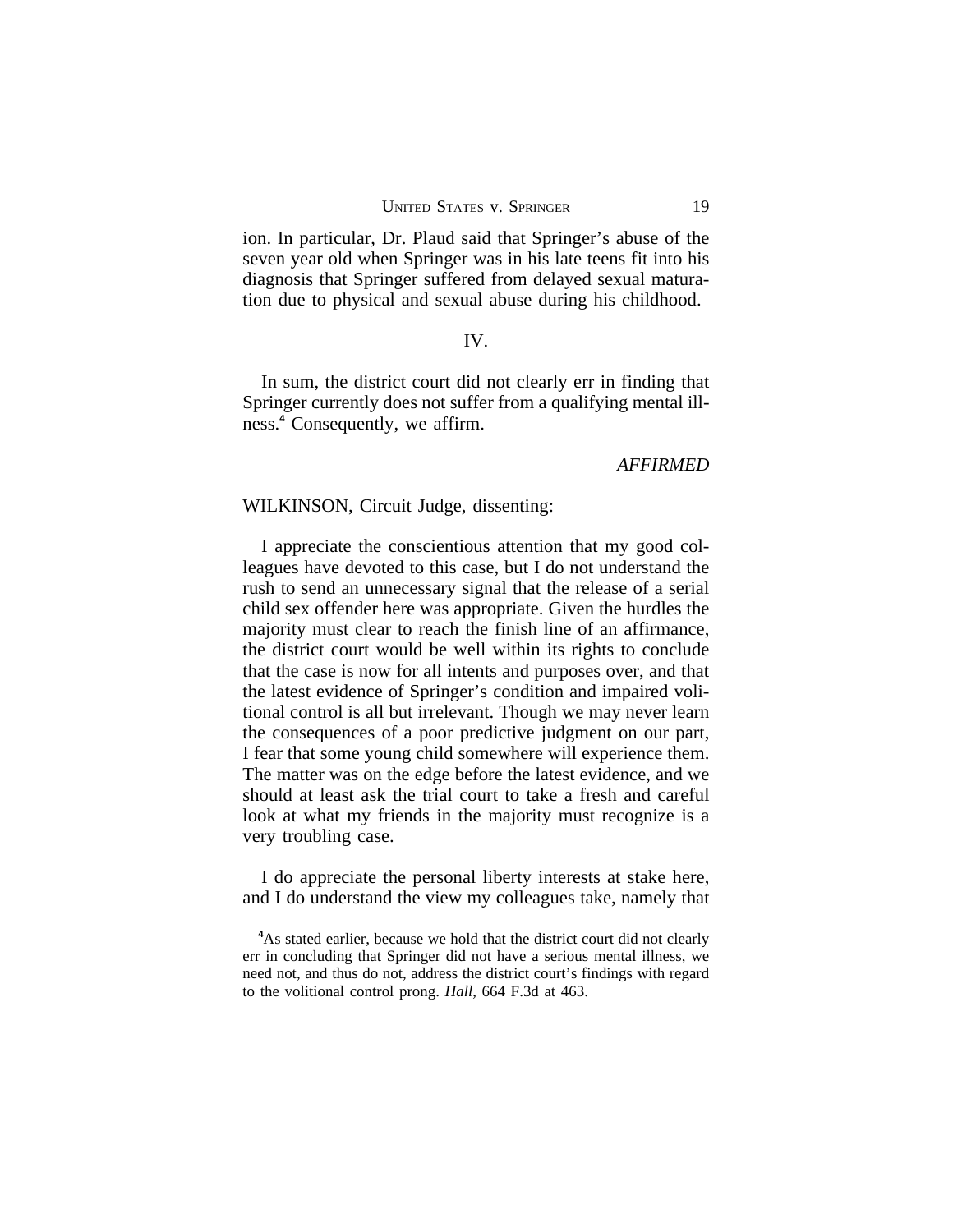the district court is better positioned than are we to evaluate the conflicting testimony in Springer's case. But that is precisely my point. The district court has not been able to review important evidence in this case. During the pendency of this appeal, it was brought to our attention that Springer violated the terms of his supervised release in two distinct ways within a scant two months after leaving prison. First, Springer violated the condition that he sleep at his group residence every evening. On at least five separate occasions in late 2012, he failed to report to the residence as required. Second, Springer violated the condition that he not associate with any person convicted of a felony. In December 2012, he began an intimate relationship with another convicted sex offender. As a result of this misconduct, Springer was reincarcerated, and the government has formally recertified him as meeting the criteria for civil commitment under the Adam Walsh Act, Pub. L. 109-248, 120 Stat. 587 (2006), following his expected release in November 2013. *See* 18 U.S.C. § 4248. The district court had no opportunity even to consider Springer's most recent violations, and its decision on appeal here has been rendered moot by the government's second certification.

I.

"A case becomes moot—and therefore no longer a 'Case' or 'Controversy' for purposes of Article III—'when the issues presented are no longer "live" or the parties lack a legally cognizable interest in the outcome.'" *Already, LLC. v. Nike, Inc.*, 133 S. Ct. 721, 726-27 (2013) (quoting *Murphy v. Hunt*, 455 U.S. 478, 481 (1982) (per curiam)). Because Springer was reincarcerated in December 2012, no live controversy remains between him and the government with respect to the underlying question now before us: whether he should have been subject to civil commitment following his release from prison in October 2012. The foundation of this case has slipped out from under us. Regardless of any disposition we might issue on the merits here, Springer will remain incarcerated until his current term of imprisonment expires, and the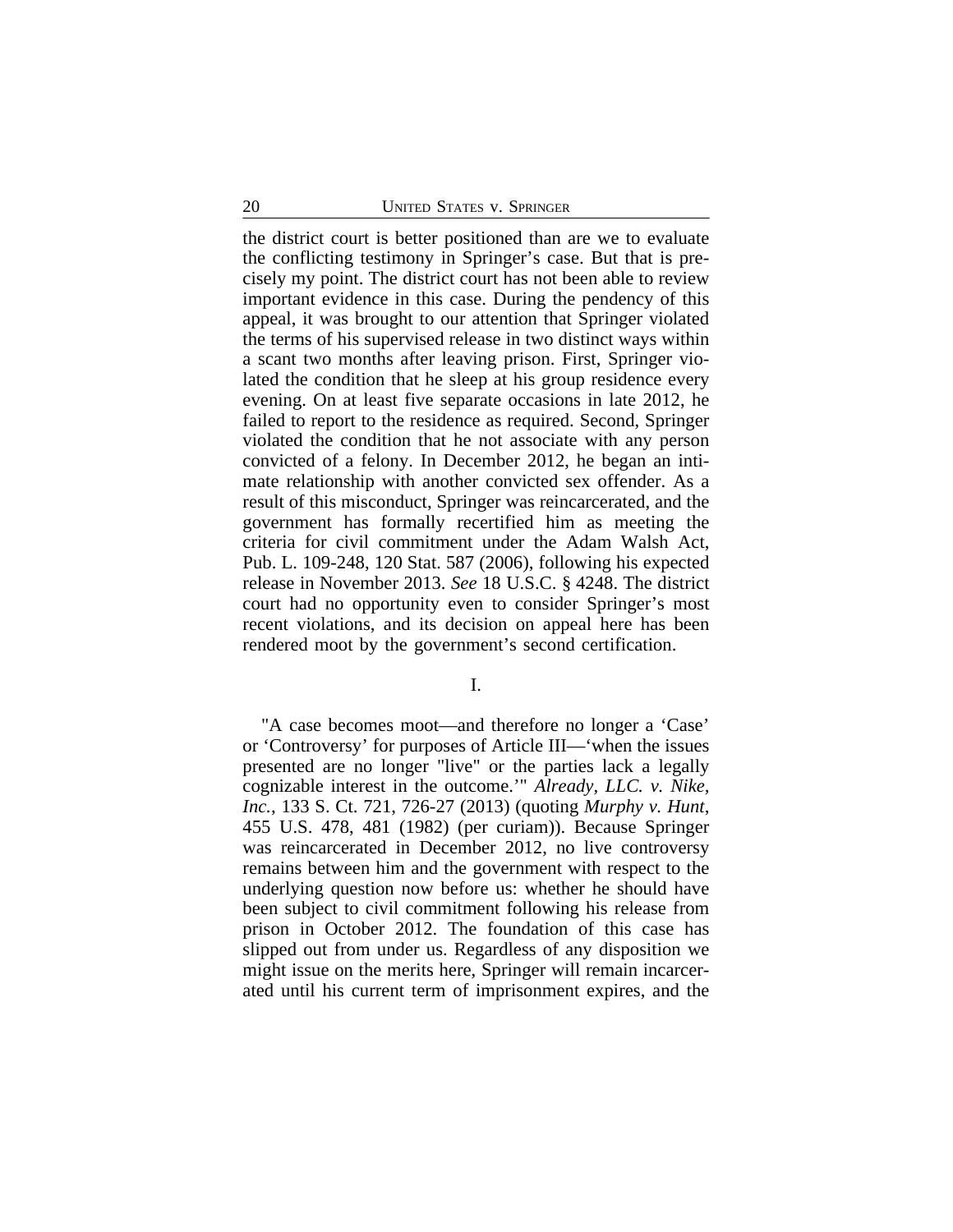government will have to prove anew at Springer's next commitment hearing that he meets the requirements for civil commitment under the Adam Walsh Act.

By ruling on the merits of this appeal, we are in dereliction of our duty "to decide actual controversies by a judgment which can be carried into effect, and not to give opinions upon moot questions or abstract propositions, or to declare principles or rules of law which cannot affect the matter in issue in the case before [us]." *Oil Workers v. Missouri*, 361 U.S. 363, 367 (1960). Therefore, I would dismiss this appeal as moot and vacate the judgment of the district court, *see United States v. Munsingwear, Inc.*, 340 U.S. 36 (1950), leaving for another day the question of whether Springer should be committed following his actual release.\*

II.

Even if this case were somehow not mooted, I would at least remand it and afford the district court an opportunity to revisit its decision near the close of Springer's most recent reincarceration resulting from his most recent misconduct. Springer's latest violations are material to the district court's determination as to his future dangerousness. A central premise of the trial court's ruling was that Springer is not likely to reoffend because he credibly testified that "he has matured," "he knows his actions were wrong," and he "knows . . . that he needs help." J.A. 464-65. The court also noted that "upon his release from custody, Mr. Springer will have a system of checks in place [through supervised release] that may reinforce his own ability to control his sexual impulses." J.A. 466.

<sup>\*</sup>Though the government's recertification of Springer was one of the developments that led to the mooting of this case, vacatur is still justified because the government did not procure mootness through its own "unilateral action." *U.S. Bancorp Mtg. Co. v. Bonner Mall P'ship*, 513 U.S. 18, 23, 25 (1994). Rather, mootness arose when, "by the vagaries of circumstance," *id.* at 25, the government was moved to take action in response to Springer's violations.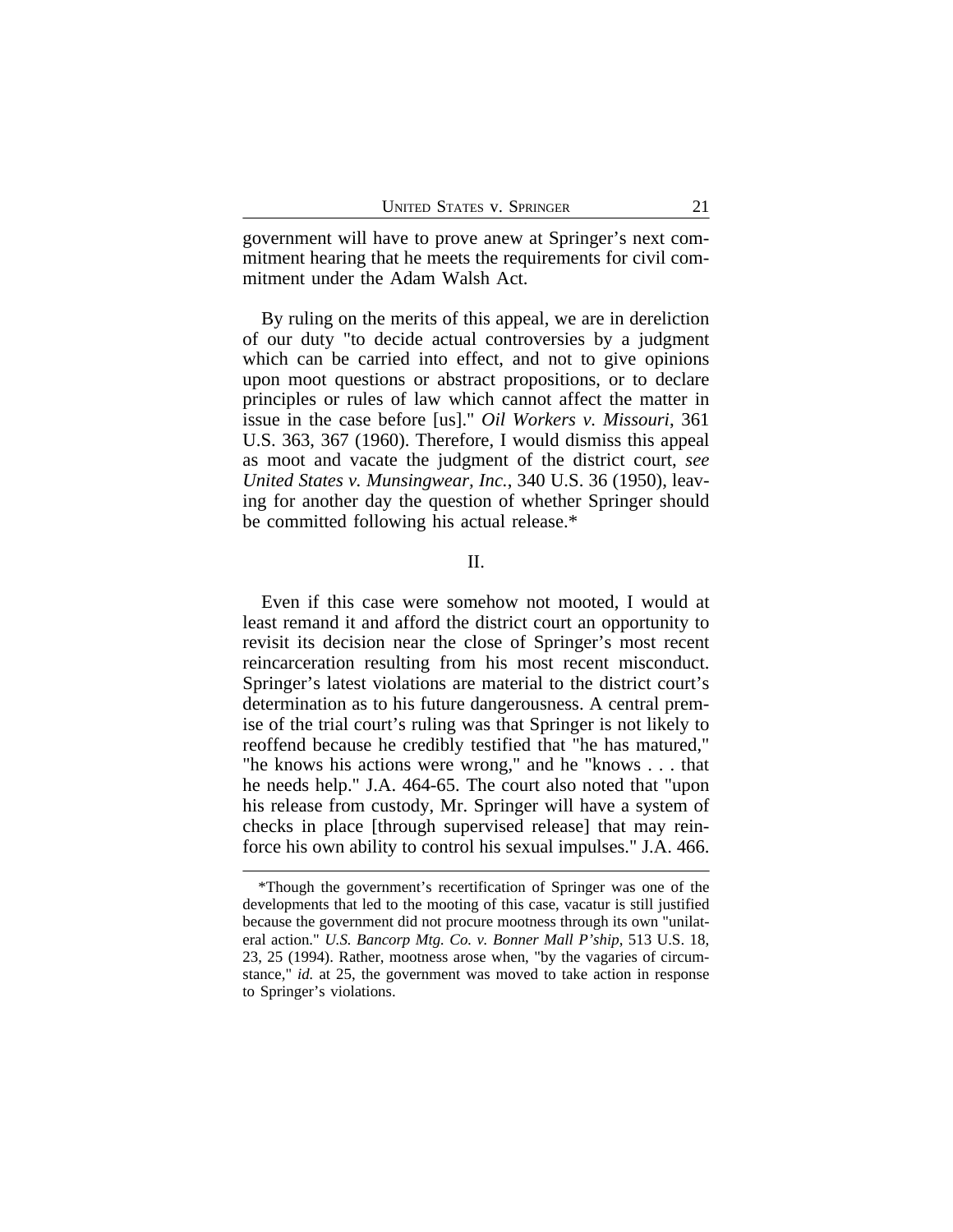In short, the trial court concluded that Springer had left behind whatever impulsive and pedophilic tendencies from which he may have suffered.

The recent violations, however, draw these findings into question. Springer's failure to comply with the conditions of supervised release—on at least five separate occasions within the first two months of his release—suggests that he still cannot fully control his impulsive behavior or obey legal authority. The condition that Springer sleep at his group residence is important because it limits his ability in the evening to develop the kind of false trust in a minor that often accompanies child sexual abuse. And the fact that he also violated the condition that he not fraternize with another convicted sex offender calls into greater question the conclusion that he has outgrown his prior sexual tendencies. In short, Springer was told what not to do, and he did it. To be blunt, this does not bode well.

Considering Springer's lengthy list of convictions for sexual offenses, this is a case that was close even without the latest evidence. (In describing his offenses, I have omitted the more graphic details.)

In 1997, Springer was convicted of sexually abusing the eleven-year old sister of his then-girlfriend. *See* J.A. 88 (noting that Springer liked the victim "because she was flatchested; she wasn't developed").

That same year, he also pled guilty to third-degree sexual abuse against a thirteen-year old boy . *See* J.A. 89, 322 (noting that Springer performed oral sex on the victim at least three times and, on one occasion, "grabbed" the victim, "held him down," "groped his testicles," and "kissed him").

In November 2000, following his prison term for the 1997 offenses, Springer committed third-degree sexual abuse by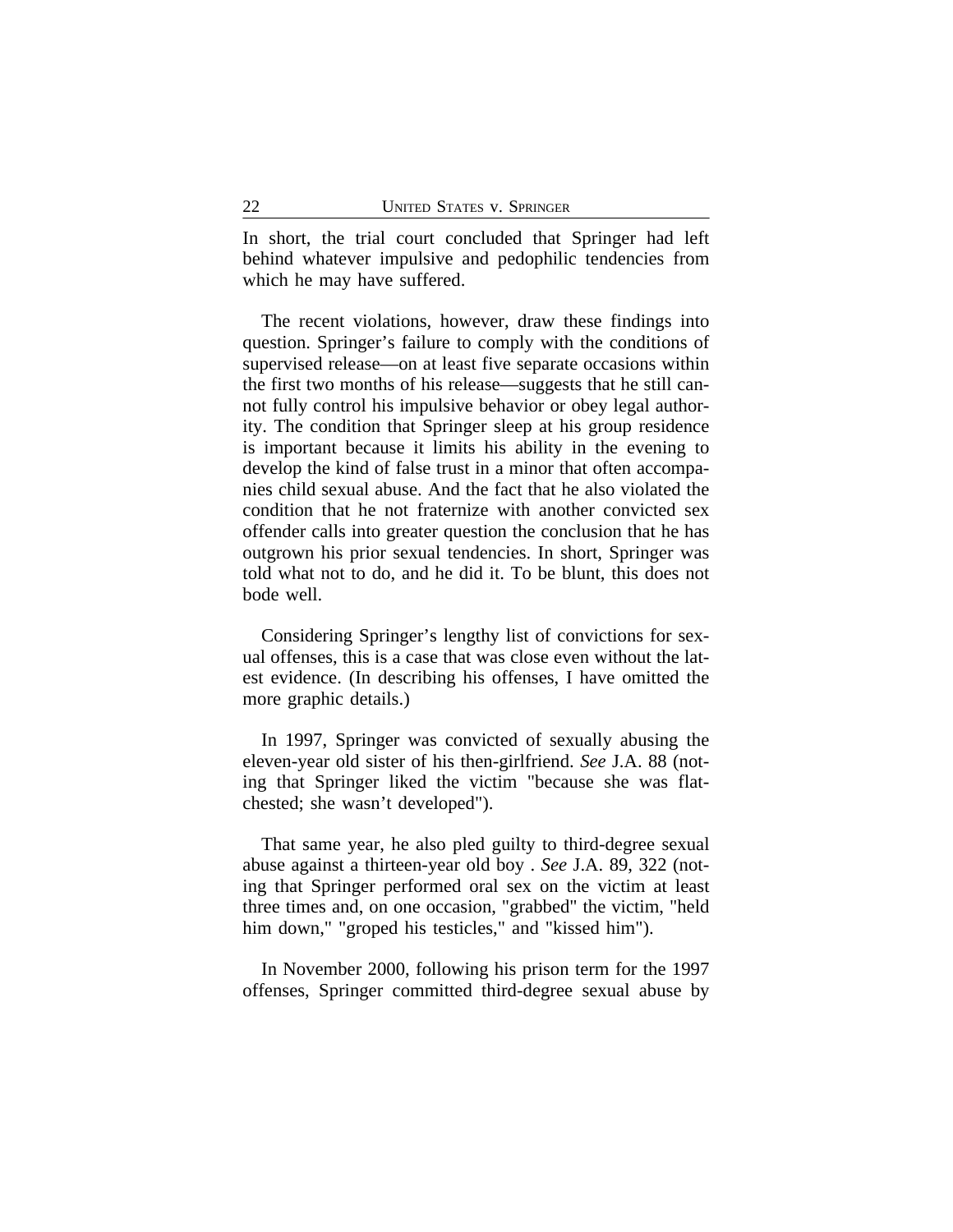grabbing and molesting a nineteen-year old while she was sleeping. J.A. 231, 240. He pled guilty to that offense. *Id.*

Several months later, he was convicted of acting in a manner injurious to a child after he offered a thirteen-year old boy money in exchange for an opportunity to photograph the boy naked. *See* J.A. 86-87 (noting that the victim was the younger brother of someone Springer was dating).

In 2002, Springer was convicted of second-degree sodomy against a seven-year old child. J.A. 242-43. That conduct took place in 1996 and 1997. *See ante* at 17 (noting that "Springer engaged in sexual acts with a prepubescent boy over a ninemonth period"); *see also* J.A. 84-85 (indicating that Springer forcibly performed oral sex on the victim multiple times while serving as his babysitter).

Finally, in 2004, he pled guilty to sexual misconduct for engaging in nonconsensual oral and anal sex with a sixteenyear old. J.A. 82-83, 231.

Springer has also been convicted of several other nonsexual offenses, including check fraud, larceny, and failure to comply with sex-offender registration laws. J.A. 230-31.

Since the time of his convictions, Springer has spent about four years in the community without committing a sexual offense. Despite that seeming progress, however, he "once said in a mental health session [in 2004] that he would not abuse children again unless they really, really wanted him to." J.A. 136. During the commitment proceedings below, Springer admitted it was "difficult" for him to "refrain[ ] from having contact with young children during the time [he was] out on release." J.A. 116. When asked if he thought he was "sexually dangerous," he admitted: "If I don't do treatment and I get off my medicine and really start doing drugs, I would probably be sexually dangerous." J.A. 93-94.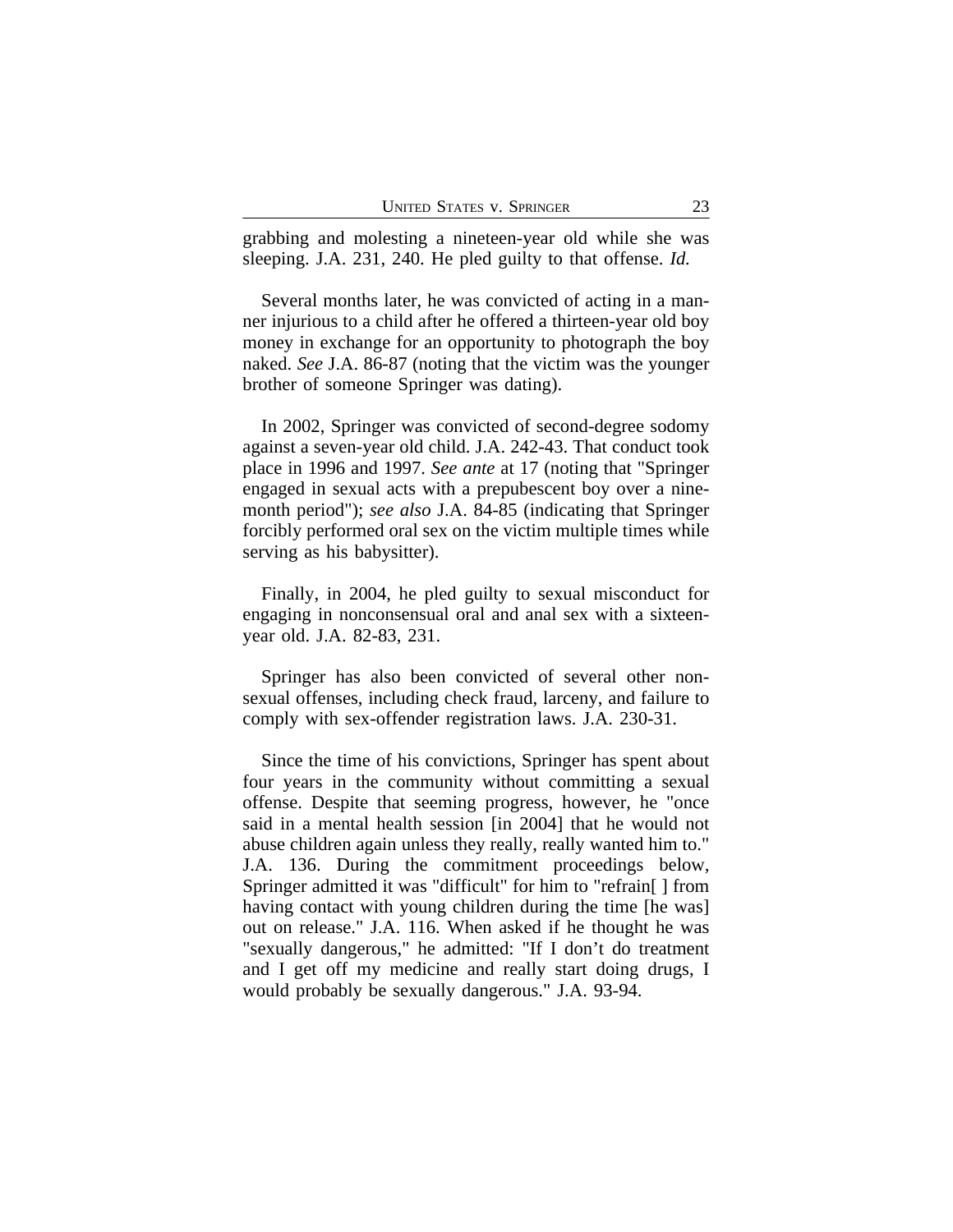As the district courts in North Carolina and New York have both recognized, the terms of supervised release existed to lessen the chance that this latter scenario would unfold. The North Carolina district court specifically made reference to the importance of those conditions, *see* J.A. 466, and the New York district court found the conditions here sufficiently significant to impose a thirteen-month reincarceration for their violation, *see* J.A. 224-25. Surprisingly, and by contrast, the majority appears to downplay the importance of the supervised release infractions, arguing that the violations, "although troubling, do not cast any additional light on whether Springer currently suffers, or has ever suffered, from a qualifying mental illness." *Ante* at 9-10.

I respectfully suggest, however, that those violations are highly pertinent to the central question before us, namely whether Springer will revert to his earlier pattern of child sexual abuse. The majority's insistence that it affirms only a chunk of this case (that dealing with the serious mental illness prong) overlooks the fact that mental illness does not exist in a vacuum separate and apart from the question of volitional control. By Springer's own admission, the combination of doing drugs and being off his medication would likely render him "sexually dangerous." J.A. 93-94. Once again, the nowviolated supervised release terms were meant both to head off that possibility and to assist Springer in the gradual restoration of his personal liberty.

Were I the trial judge in this case, I may well not have ruled as the district court did. However, putting the mootness issues aside, the standard of review and the superior vantage point of the district court require me to treat the decision below with real respect. Even so, I am not willing to take the additional step of affirming and giving preclusive effect to multiple findings made wholly without the benefit of the most recent evidence. Springer's history of child sexual abuse is sufficiently troubling and this new evidence sufficiently relevant that—assuming the case were not moot—I would vacate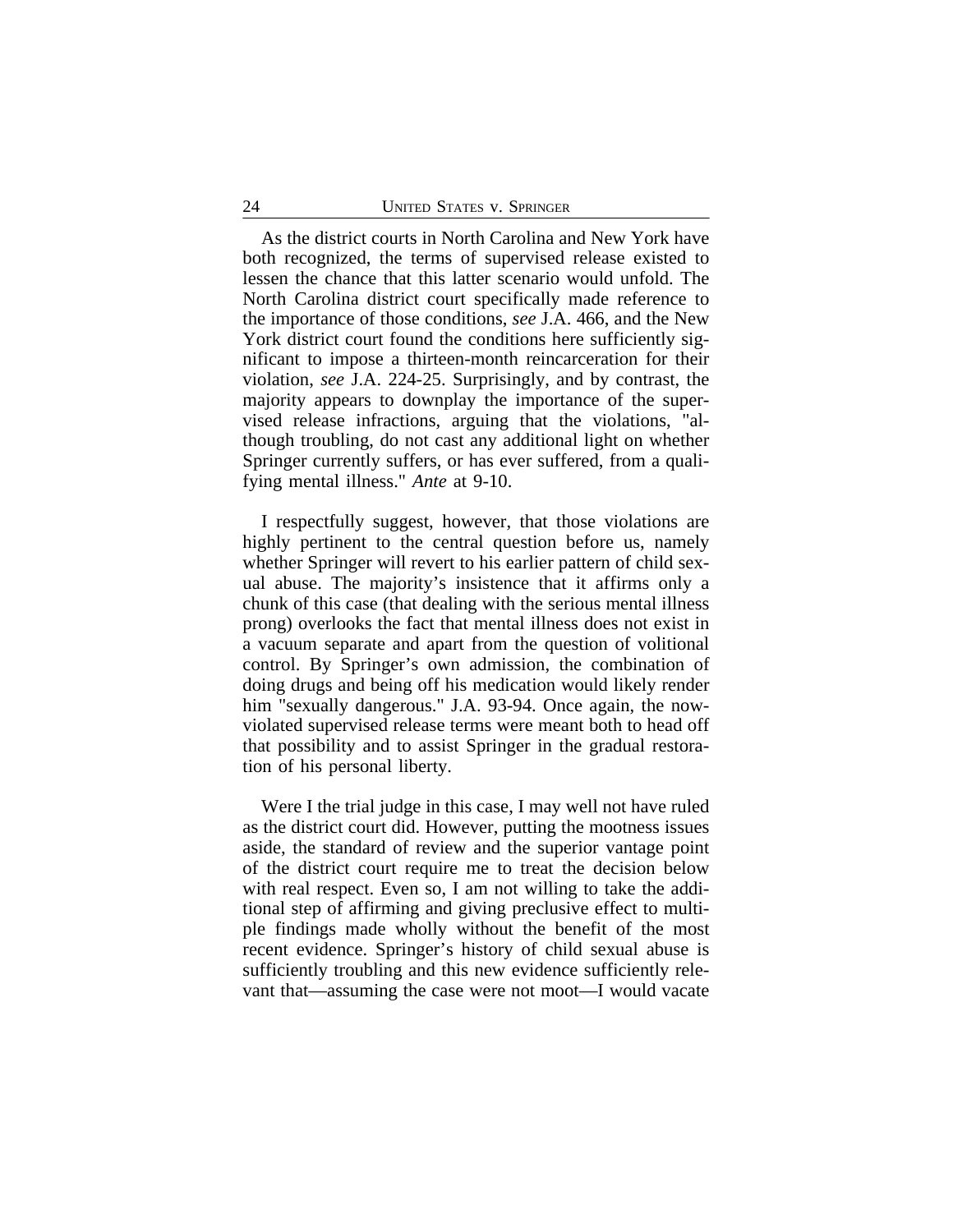the district court's decision and remand with directions that the case be held in abeyance until a time that is close to Springer's actual date of release. We leave less to chance when we possess a fuller picture.

#### III.

A brief response to several of the majority's points is in order. Contrary to the majority's protestation, there is no due process violation. Before committing Springer, the government will bear the burden of proving in a hearing by clear and convincing evidence that he is "sexually dangerous." 18 U.S.C. § 4248. The majority worries about forum shopping, but the only fora involved here have been the Eastern District of North Carolina, where Springer was previously confined for failure to comply with federal sex offender registration laws, and the Northern District of New York, where his supervised release violations as well as his underlying sexual abuse offenses took place. Further, contrary to the majority, this case would only be "capable of repetition" if Springer himself repeats his disregard of supervised release terms immediately upon release, and it will not "evade review" if Springer simply conforms to those terms.

Finally, this is not a case where the government is seeking a second bite at the apple. There has been no serial recertification process here, nor could there ever be absent significant new evidence of recent behavior that Springer was indeed sexually dangerous, as defined by the statute. The new evidence here all postdates the district court's release order. It could not have been brought before that court in the earlier hearing. Given that circumstance, I am unable to discern any basis in law for not allowing a recertification hearing to proceed on a clean and non-preclusive slate.

There are surely instances where the state oversteps and where the legal system malfunctions. But this case is not one of those. Indeed this court unanimously denied the govern